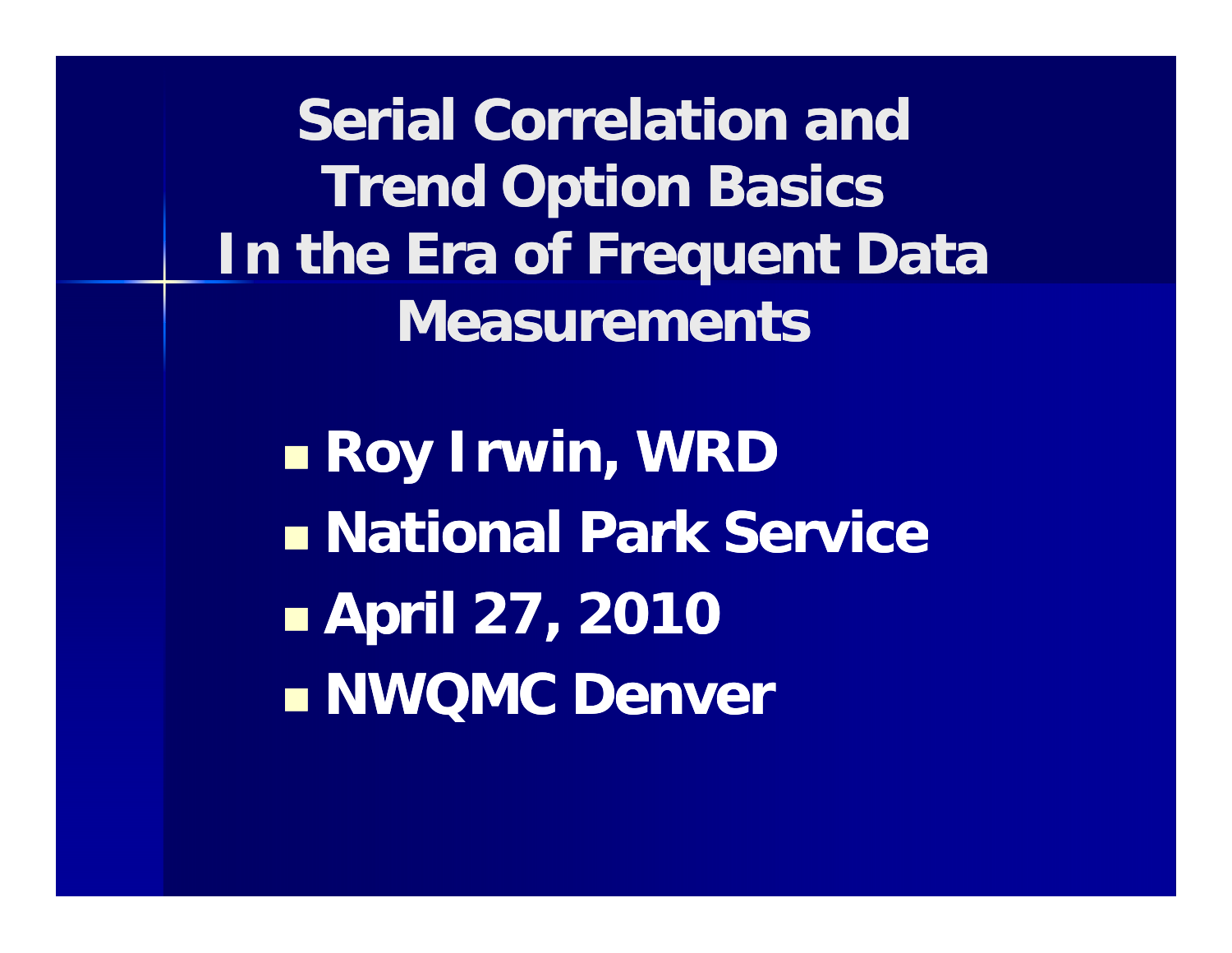### **What is New?**

■ Taking Water Quality **Measurements with Sondes Nery Frequently: Every 15** minutes, Every 15 Seconds lacktriangleright Instead of Once a Month or Once a Year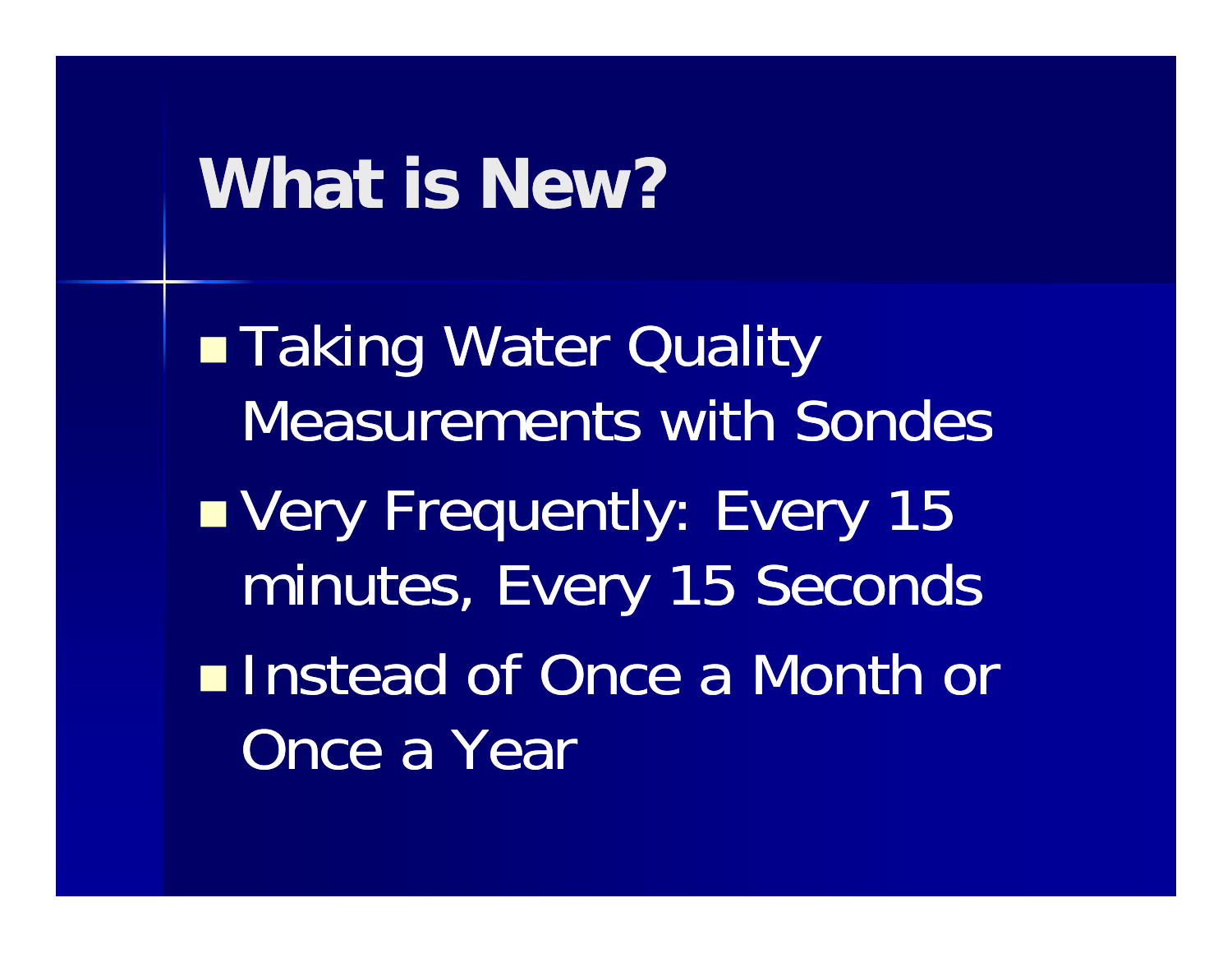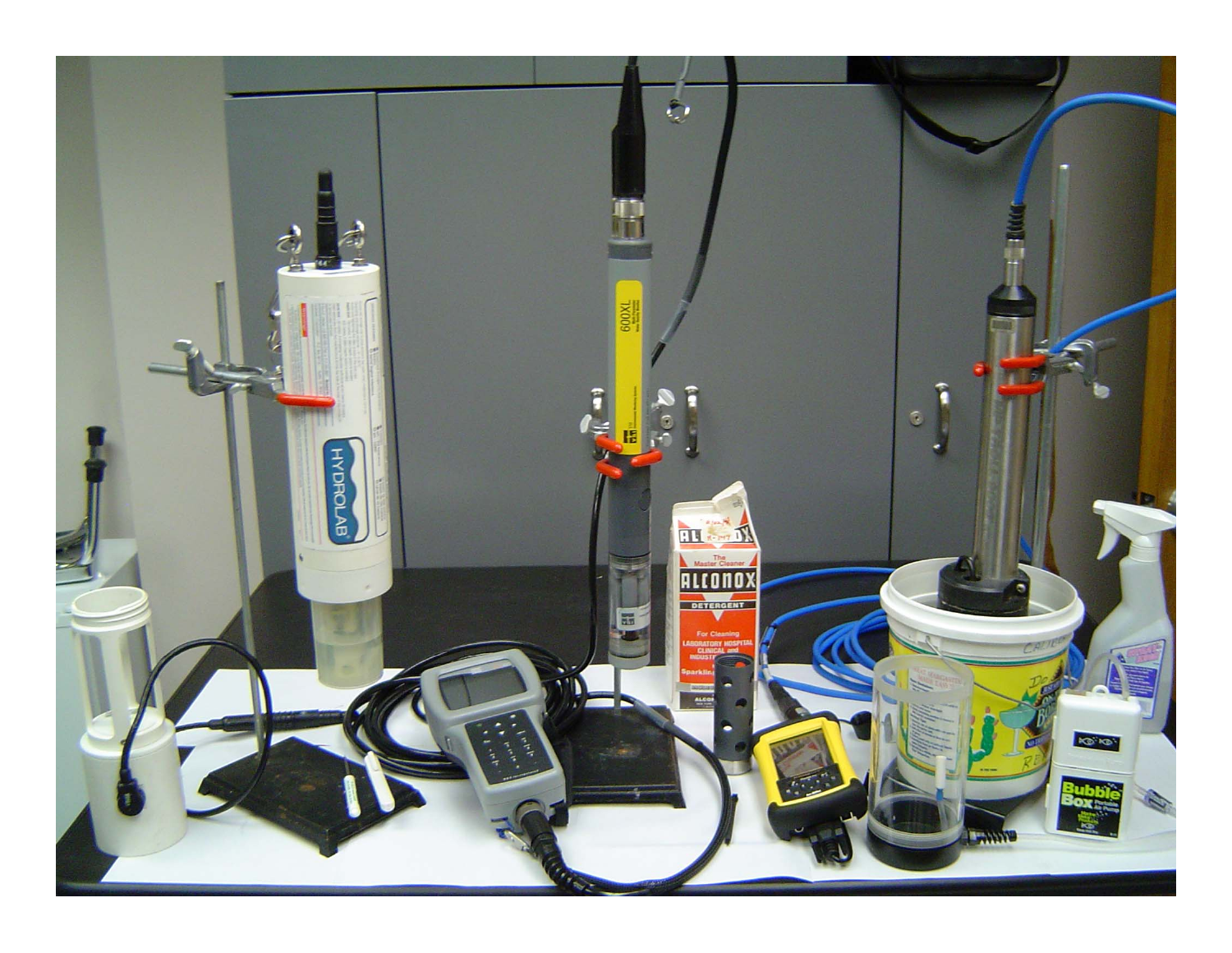# **A Frequent Result is:**

■ Much More Serial Correlation in the Data■ Biased Results for Trend Test Conclusions, ■ Confidence Intervals & Other Stats ■ Misleading P-values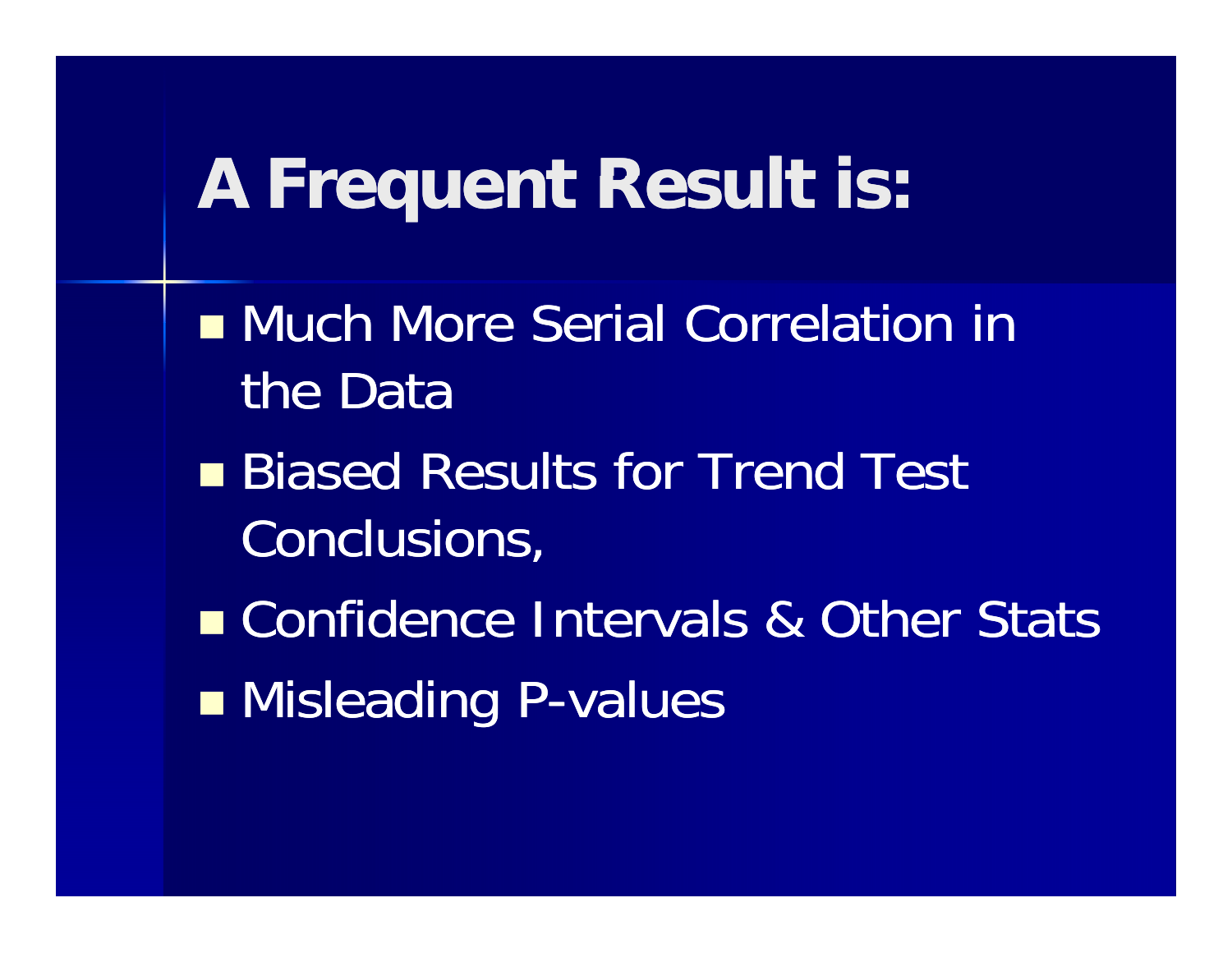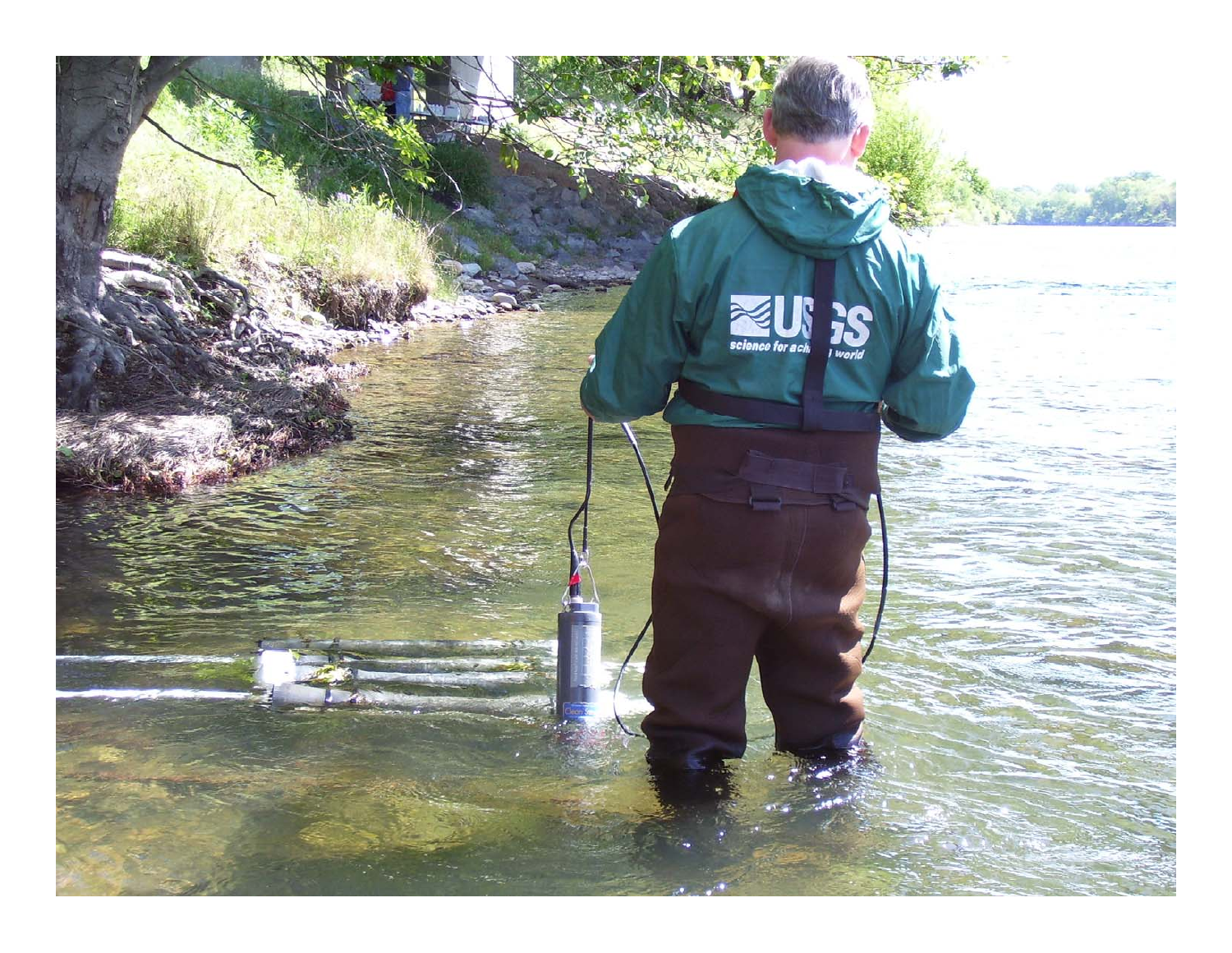### **What is Serial Correlation?**

**If One Measures Too Close** Together in Time or Space, Not Measuring Two Independent Samples = Autocorrelation

- **n** The Two Measurements are Autocorrelated Only in Time, They Are Serial Correlated
- A New Measure is Not Independent of the Previous Measure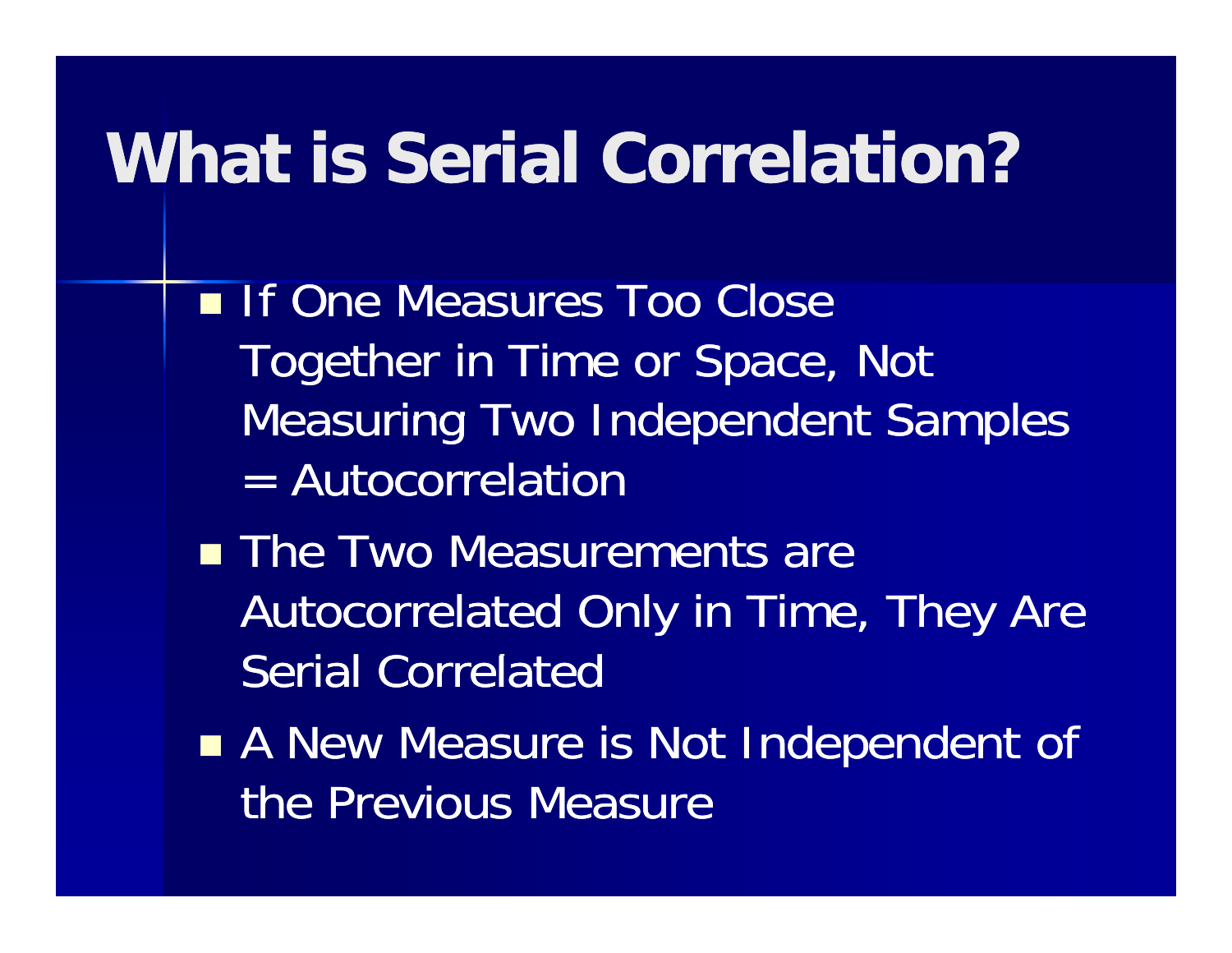# **Why is This <sup>a</sup> Problem? Problem?**

Violates Independence Assumption of Many Statistical Procedures. Sample Size (n) is for Independent Samples

If Your Samples are not Independent, n is Artificially High and p-values Artificially Low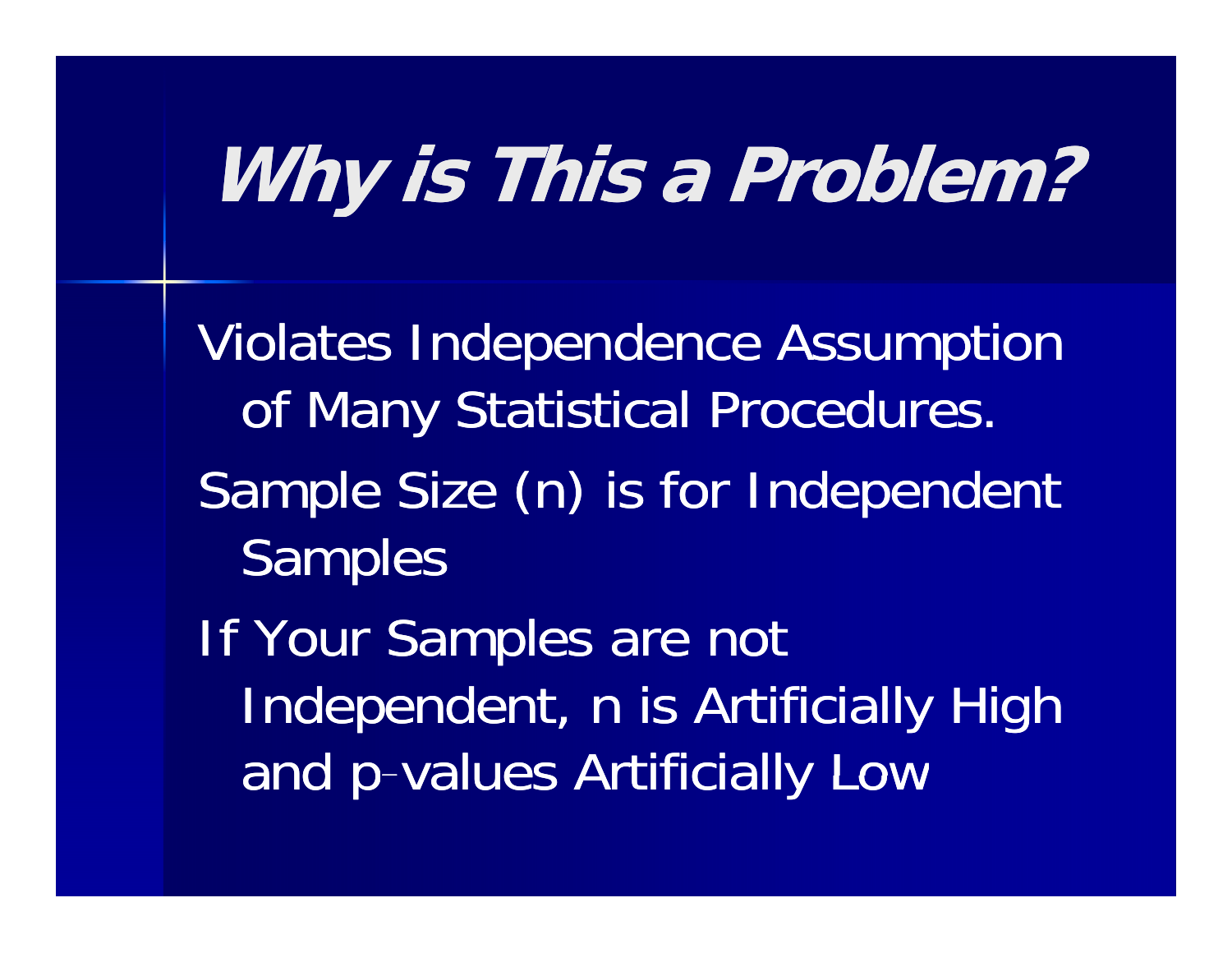# **What Kinds of WQ Data Are Serially Correlated?**

- **Often: Monthly and Especially More** Frequent Water Column Data
- Sometimes: Even Less Frequent Groundwater Quality or Levels, Sediment quality, Tissue Contaminant Concentrations, or Large Lake Water Levels
- When in Doubt, Check.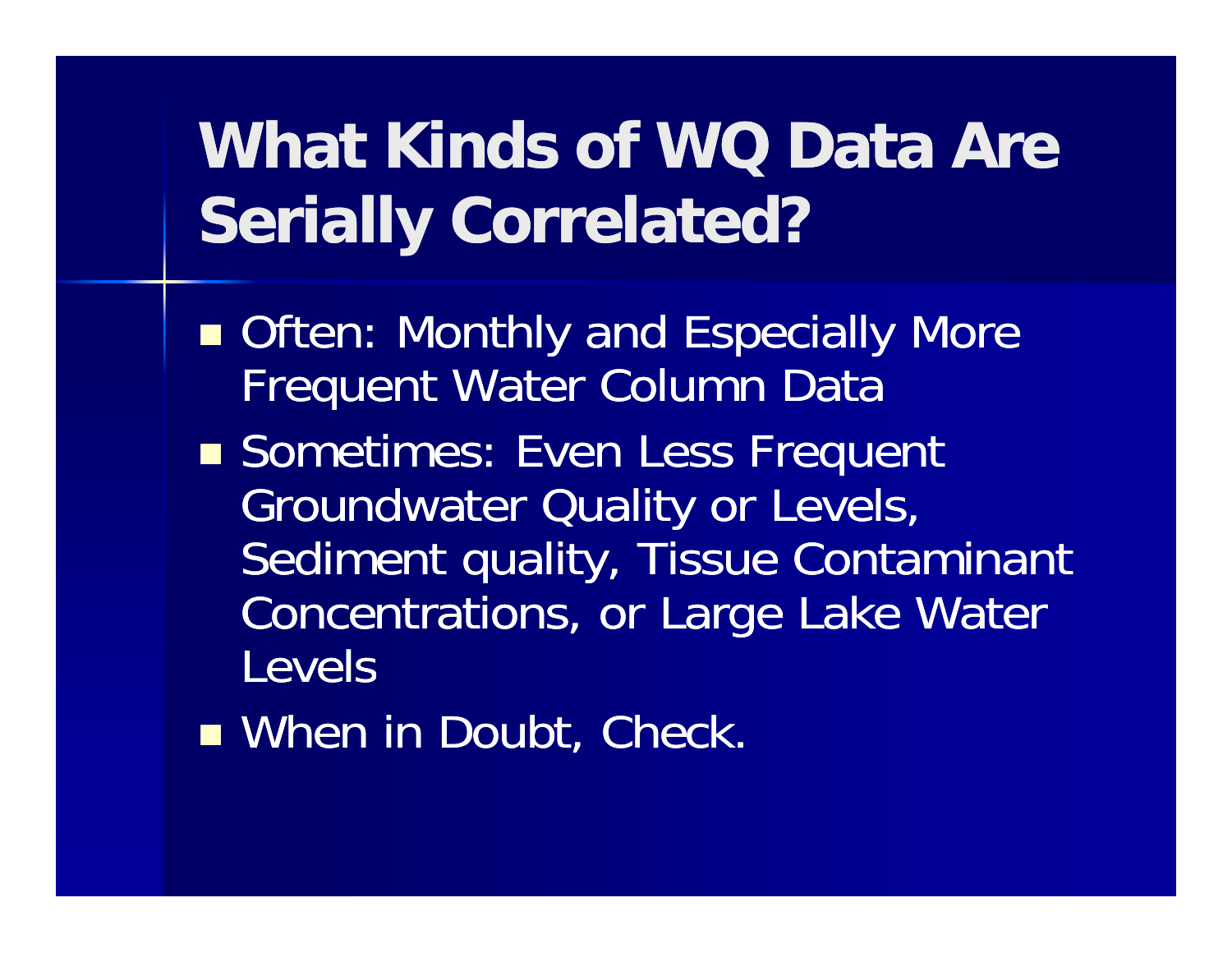# **Solutions at Four Levels of Complexity**

**Example From Most Simple to Most Complex Really Easy Solutions for Beginners Thend Tests Solutions for Those with** Intermediate Experience **Indentifying Serial Correlation Basics** with Correlograms and Tests ■ Advanced Model Fitting Methods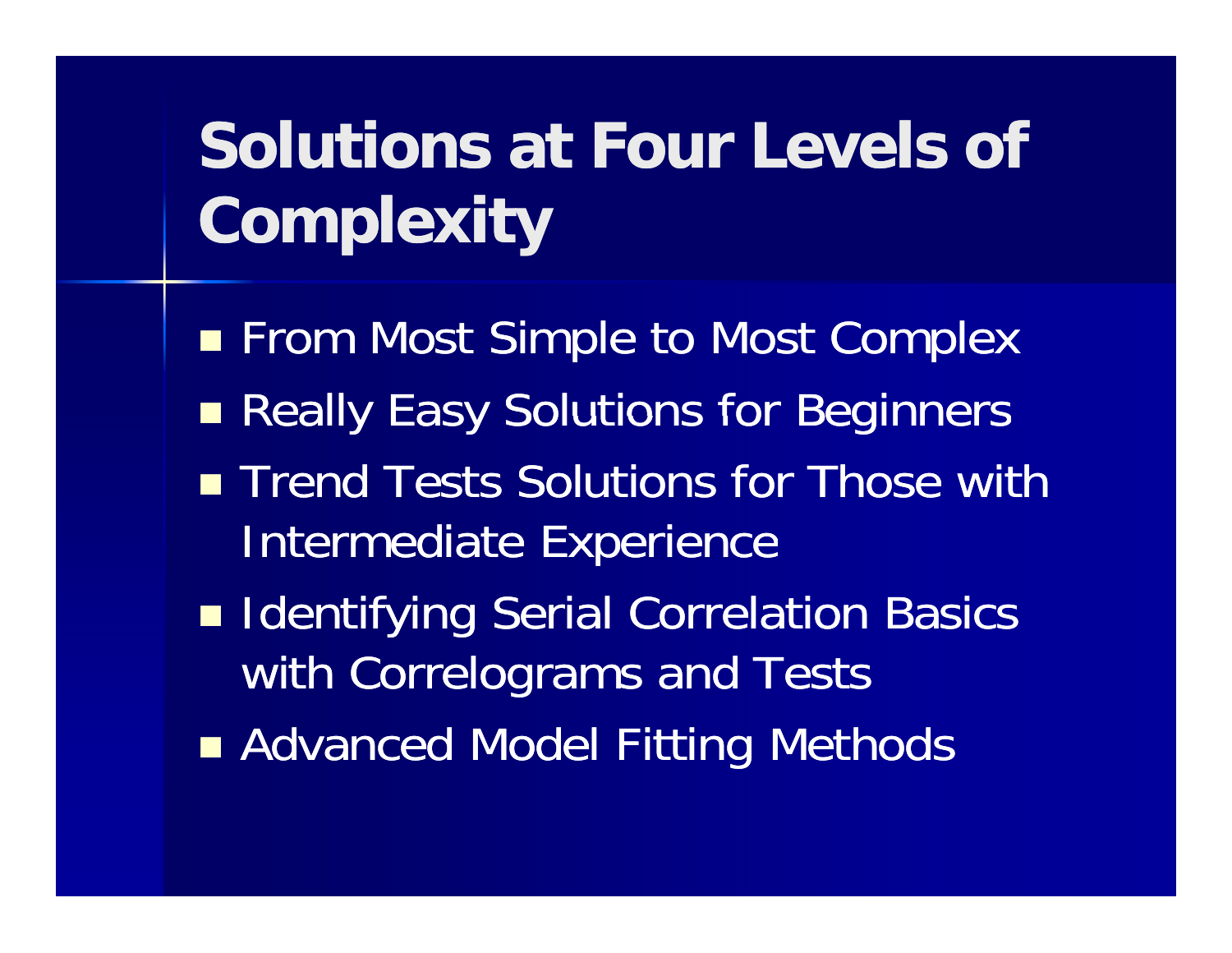# **We Will Concentrate on the Simple Options**

**For More Complex and New Trend** Approaches, Go to the Advanced Trend Discussions at This Meeting **Including Trend Sessions This** Afternoon Led by Hirsch, Lorenz, Vecchia, and Paulsen

■ And Trend Sessions Tomorrow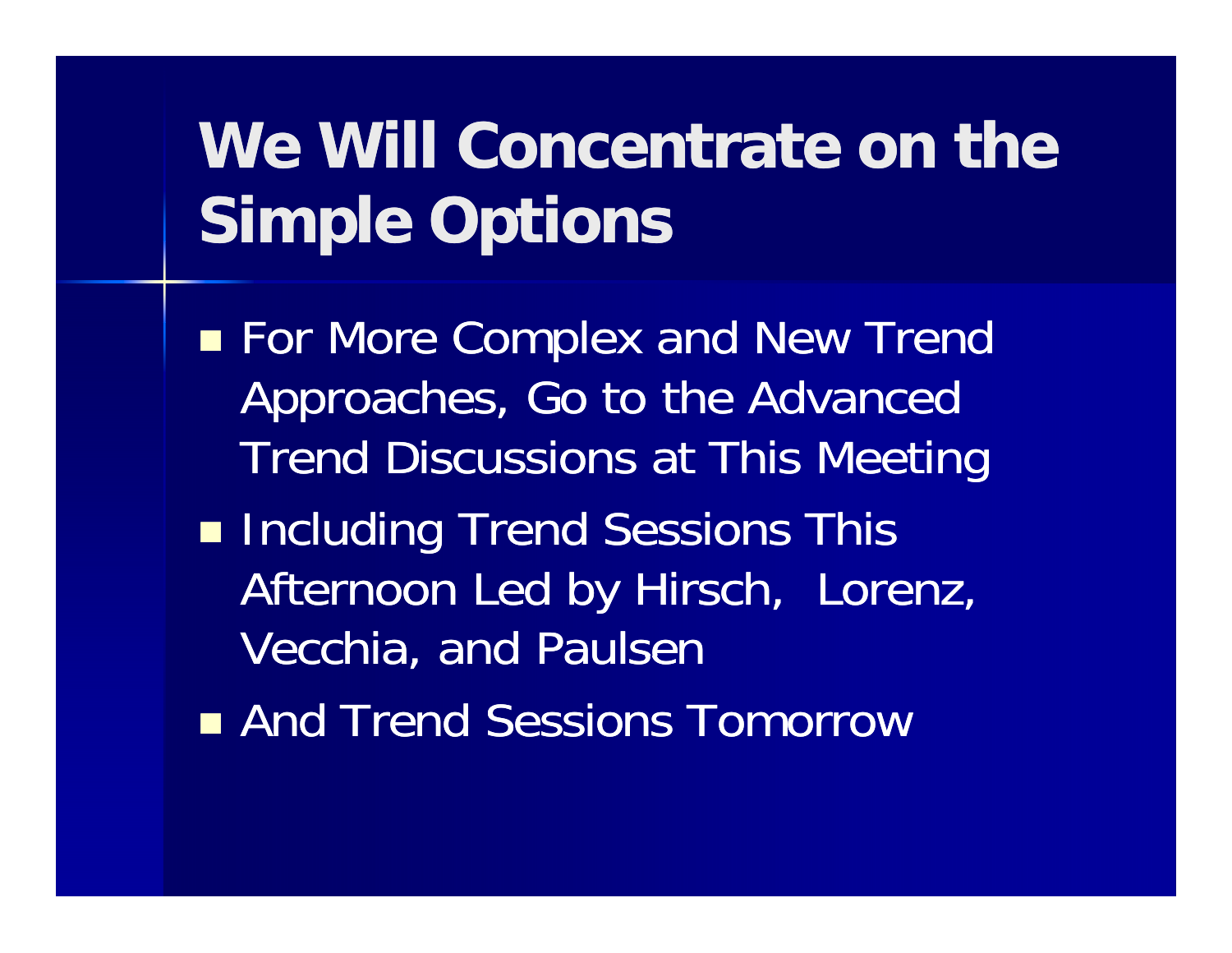# **Complexity Level One**

 For Absolute Beginners Who ■ Don't Have the Time or Inclination to Learn More About■ Serial Correlation or More Complex Trend Test Options ■ Question: How Frequently to Measure?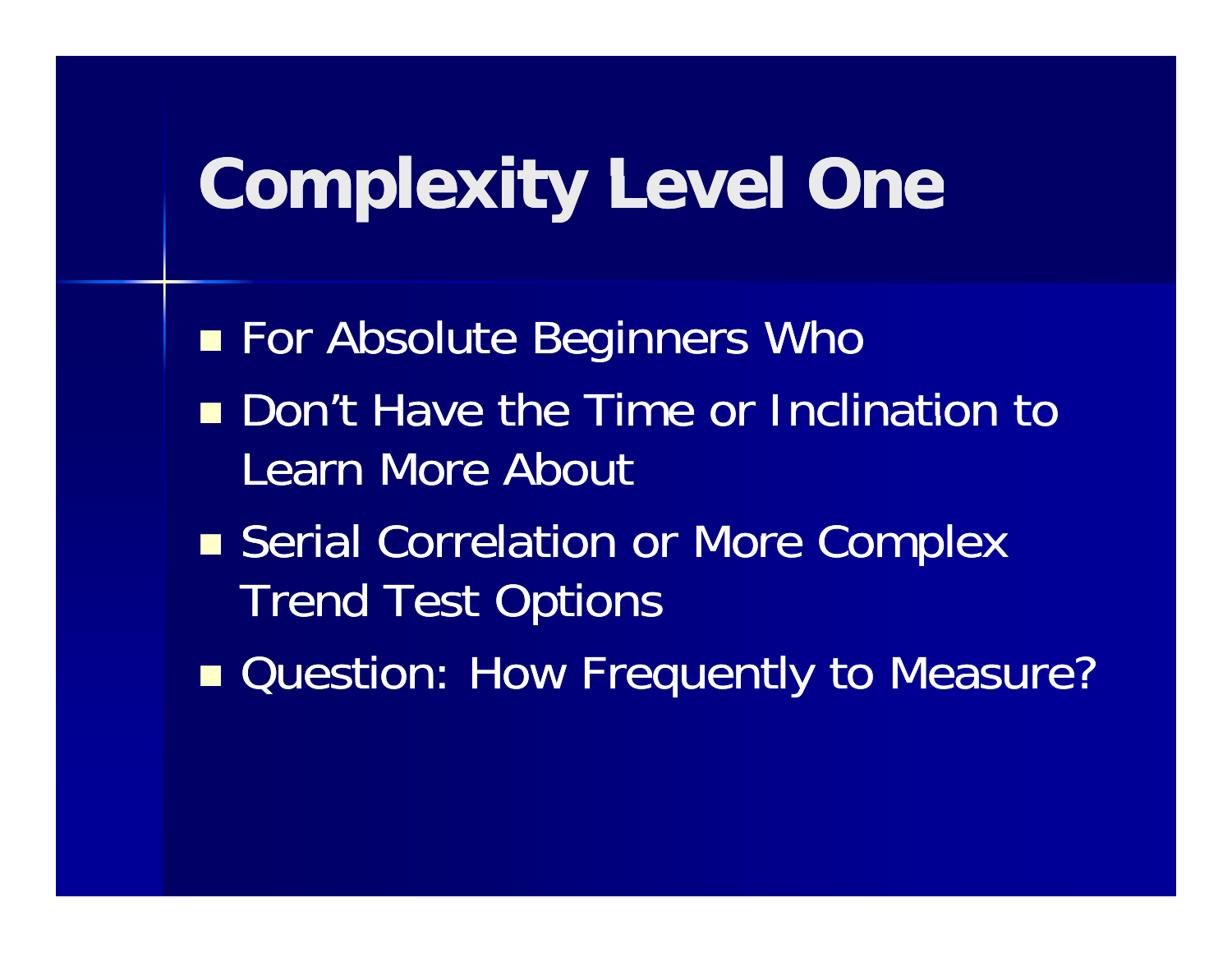# Plot Different Frequencies, Per Kirchener et al. (2004):

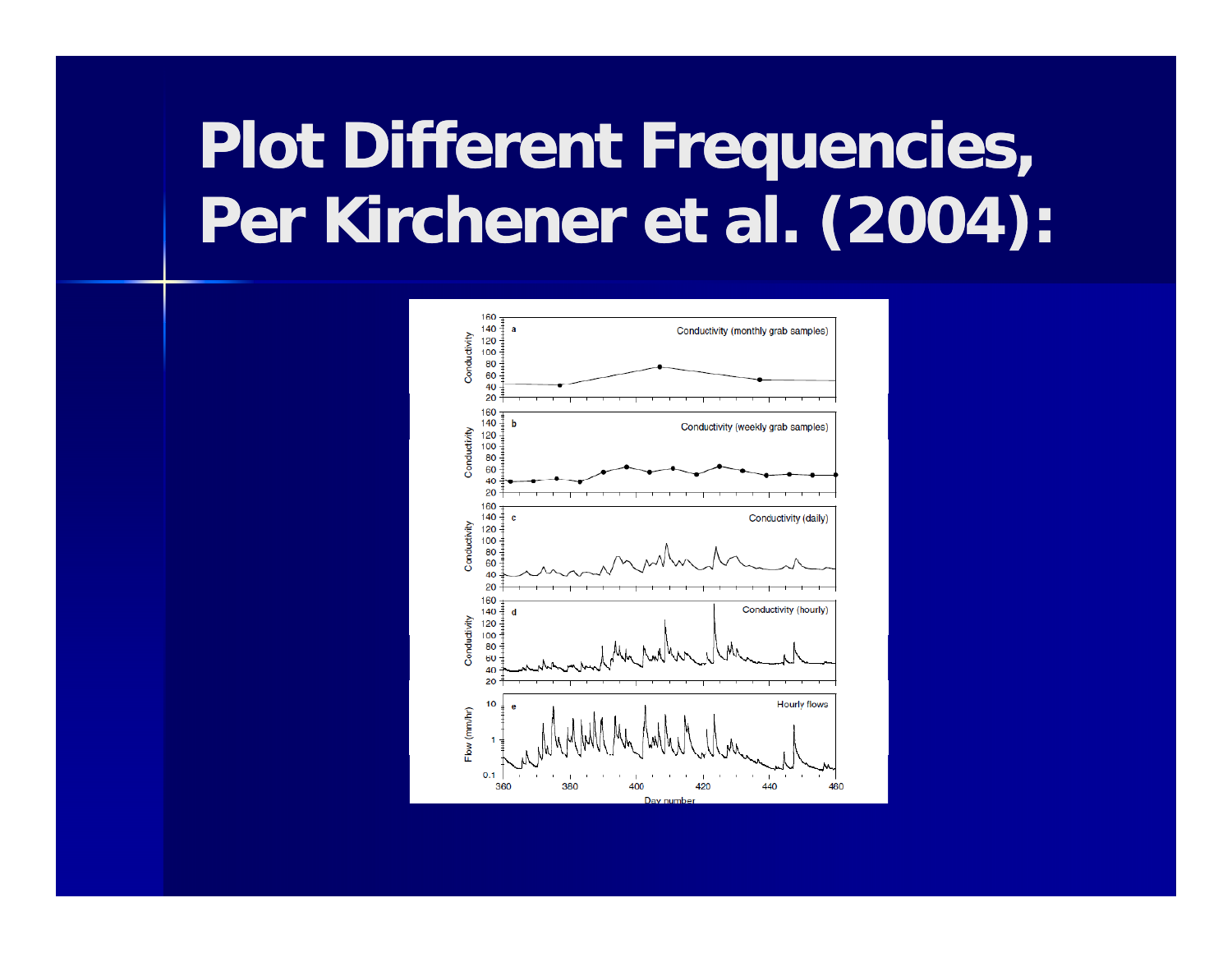# **Hints From That Plot**

**If You Want To Correlate Conductivity** To Flow, One Could Use Hourly Values, Hourly Medians, Or Perhaps Dail y Medians.

- Correlation Was Stronger During The Later Parts Of The Record.
- But Trying To Link Hourly Flows And Monthly Conductivity  $=$  A Problem.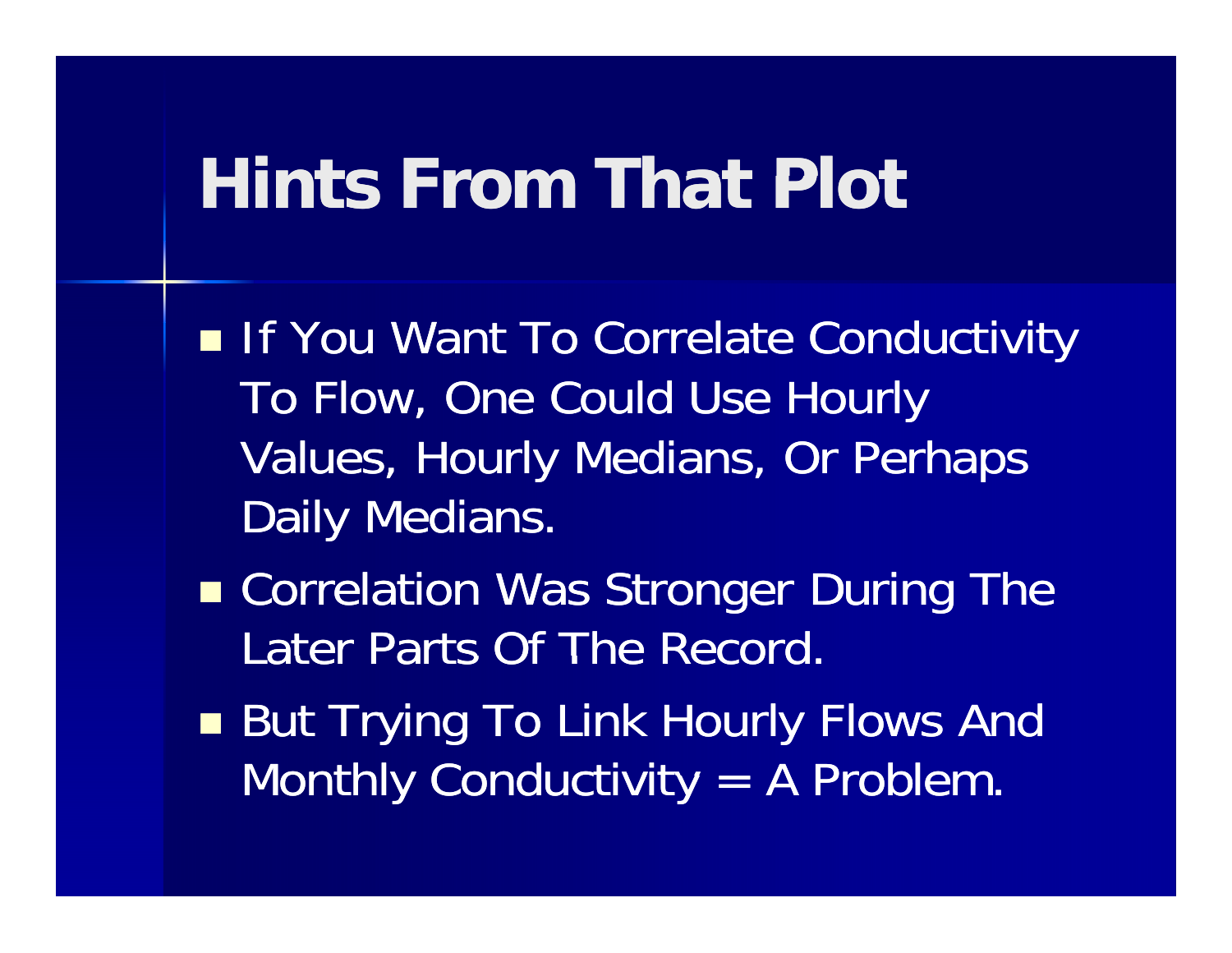# **The Complete Census Option**

- Measure so Often You Essentially Have a Complete Census for That Site
- When Comparing Plots of More and More Frequent Measures
- At What More Frequent Intervals Do the Plots Stop Changing Shape?
- Every 5 or 15 Seconds = Usually a Complete Census (Signals Don't Change Faster)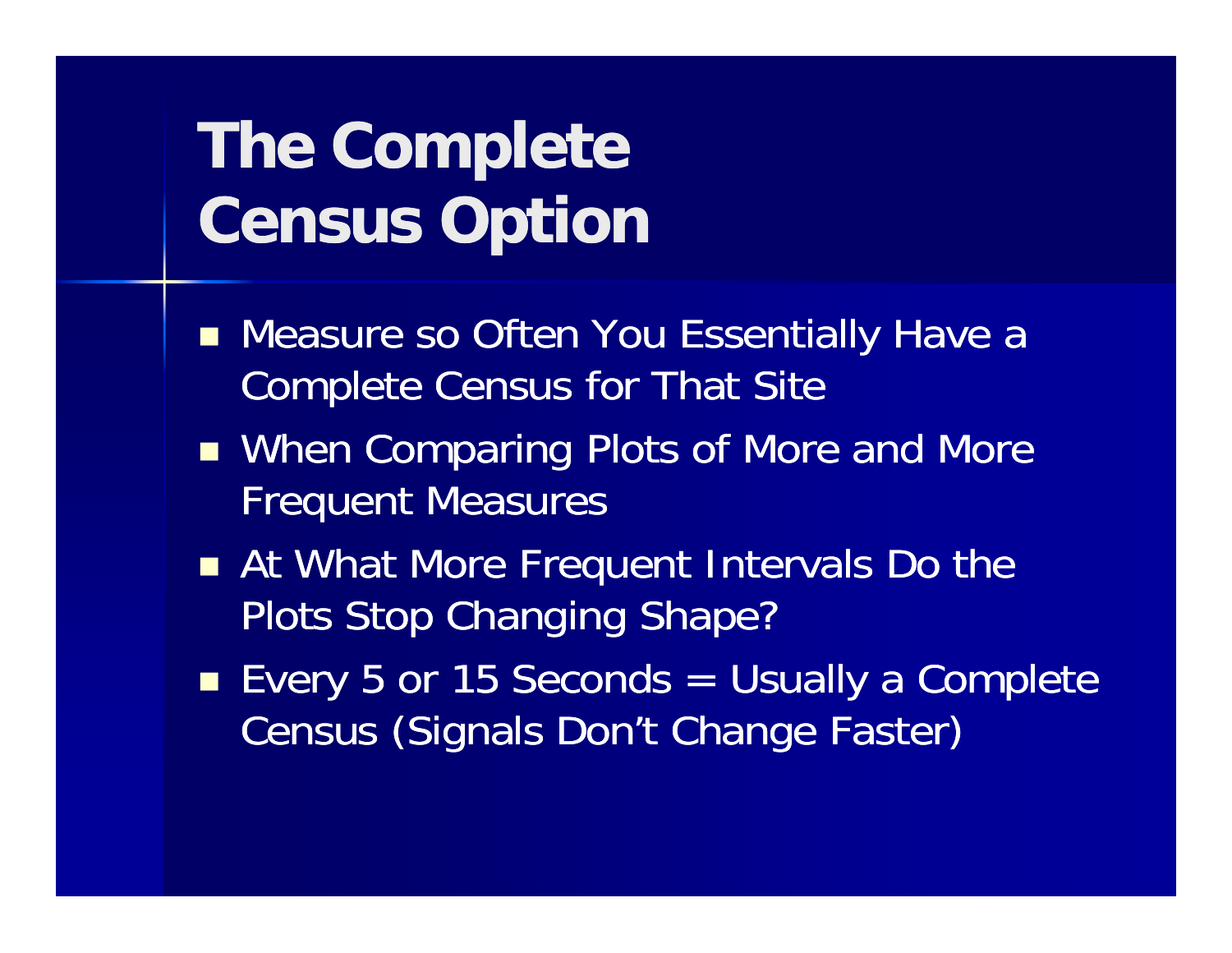### **If One Has a Census**

- One Has Less or No Need For Complicated Trend Tests, Confidence Intervals, or Other **Complex Statistics**
- **Example 15 In the Universe Concerned About Serial Correlation**
- **The Mean is Exactly the Mean**
- **Only Uncertainty in a Change = Single Measurement Uncertainty**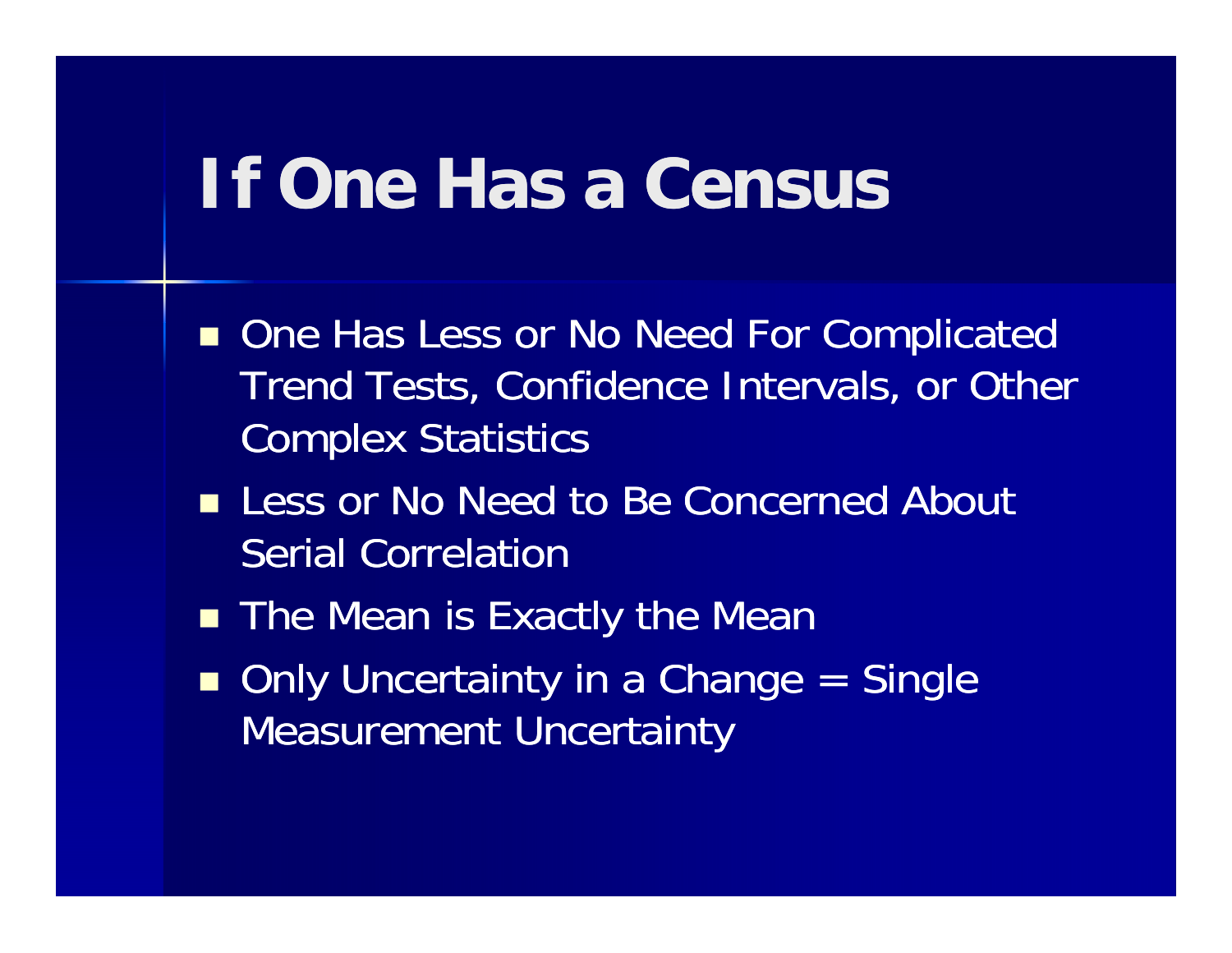# When Looking at the **Frequency Option Plots**

■ Also Decide if There Are New Questions Only More Frequent Data Can Answer

**How Many 30 Minute Periods Per Year** Exceed A Water Quality Standard and/or Is There A Trend In The Number Of Such Periods Over A 10 Year Period?

■ Can't Use Monthly Data For That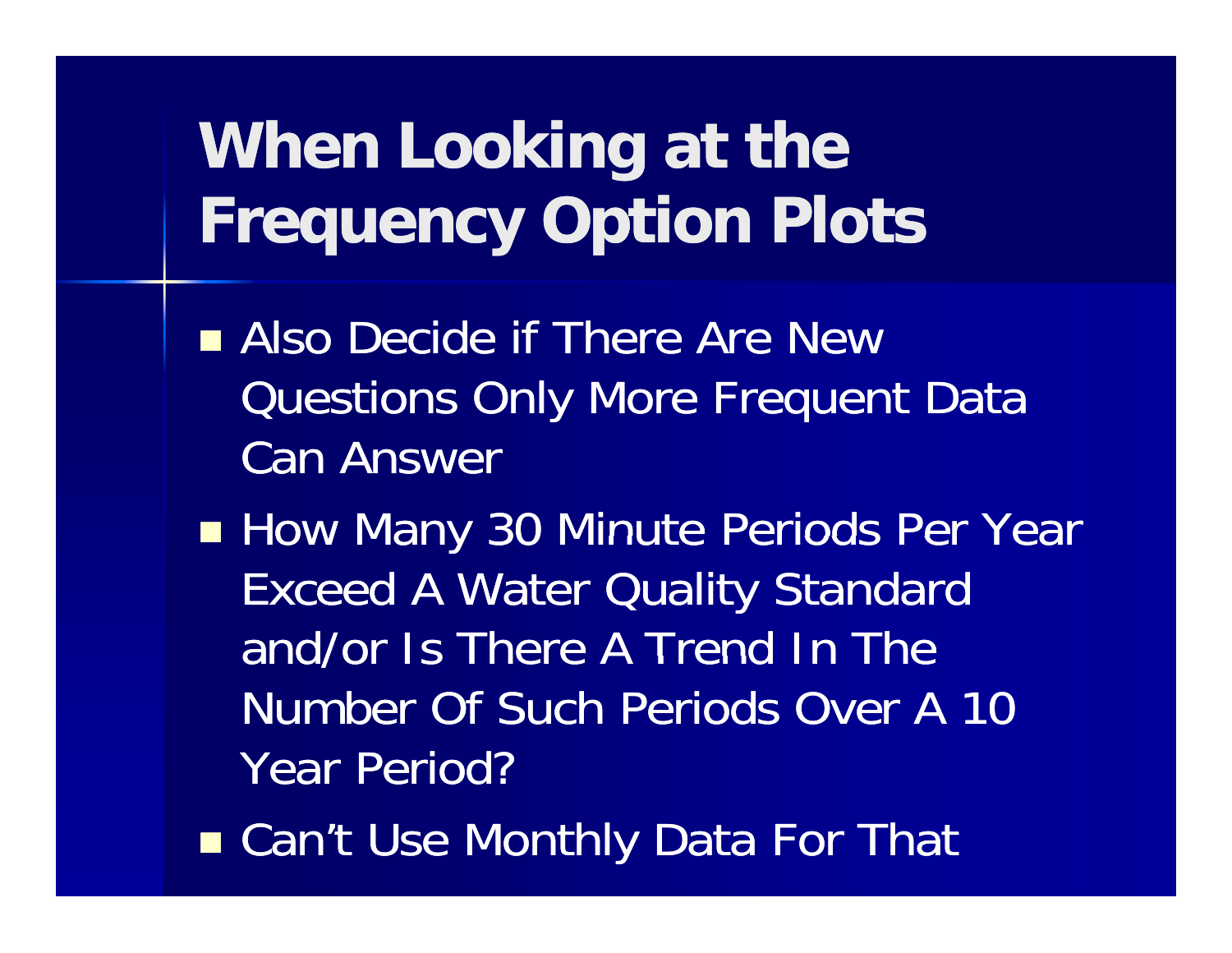# **Which is More Im portant to a Fish?**

**The Average Yearly pH, or** 

- **The Number of Consecutive 30 Minute** Periods that pH Consistently and Constantly Exceeded 9.5?
- **The New More Frequent Data Can** Answer New and More Biologically Relevant Questions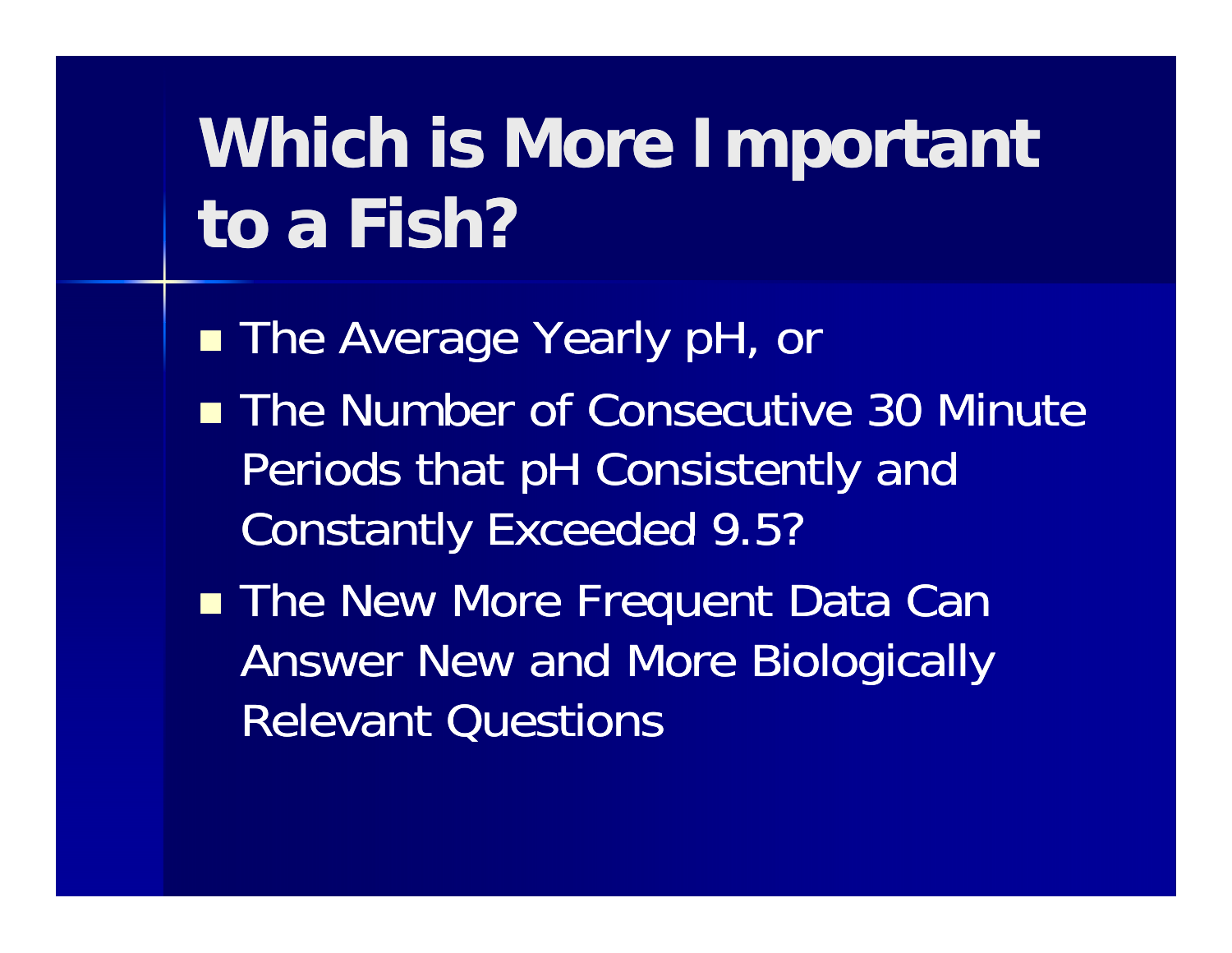# **Then Choose the Most Frequent Measurements**

**That are Logistically Feasible** 

- & Help Answer Questions
- **That Can be Done at the Same** Frequency as Driver (Explanatory) Variables
- Finally, Have A Statistician Help with Data Analysis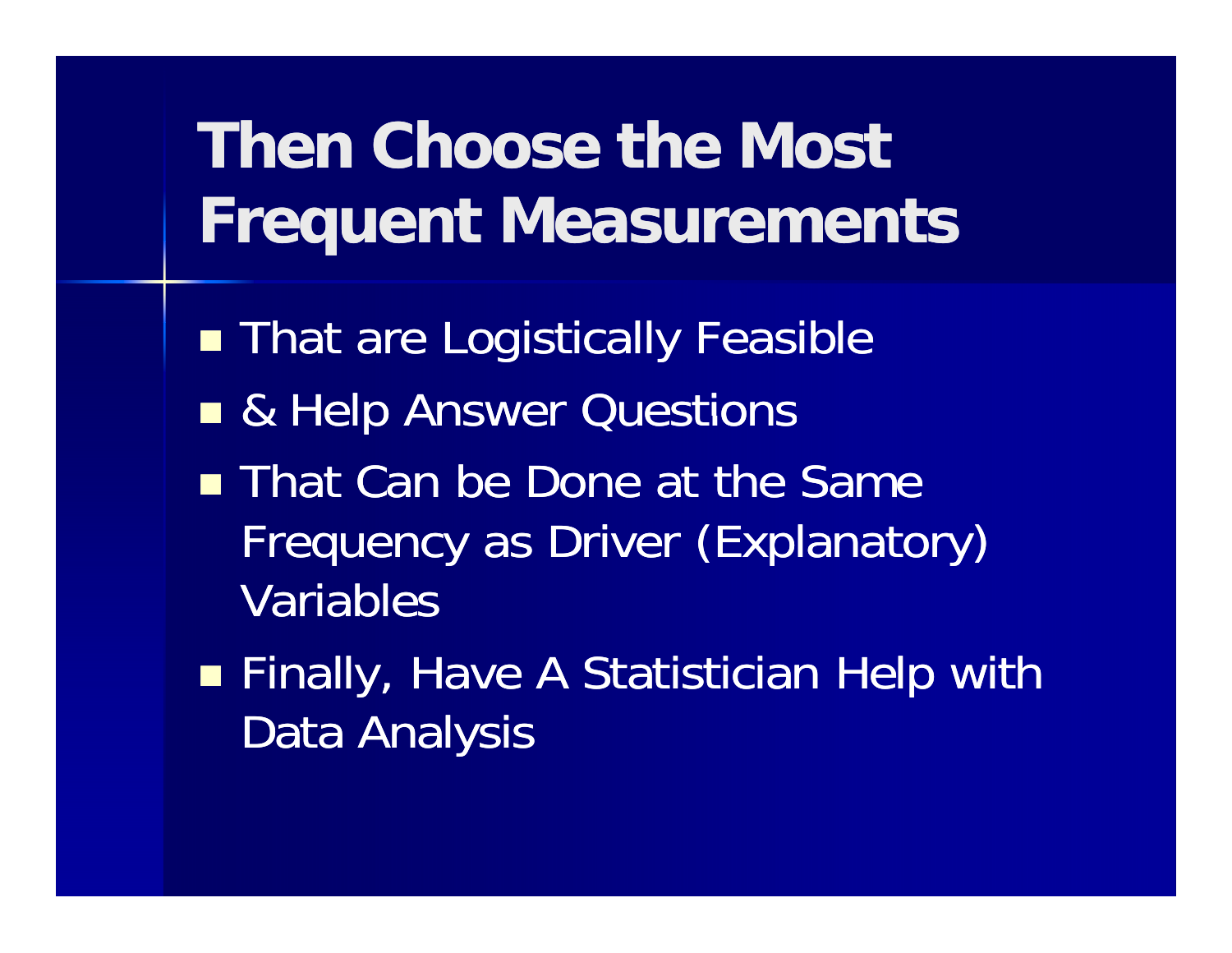# **Complexity Level 2:**

- Perform Additional EDA Plotting for Longer (1, 5, and 10 year) Periods
- With Smoothed Trend Lines (LOWESS or LOESS)
- To Look for Hints of Monotonic (One Way) Trends, or Regular Cycles that Reverse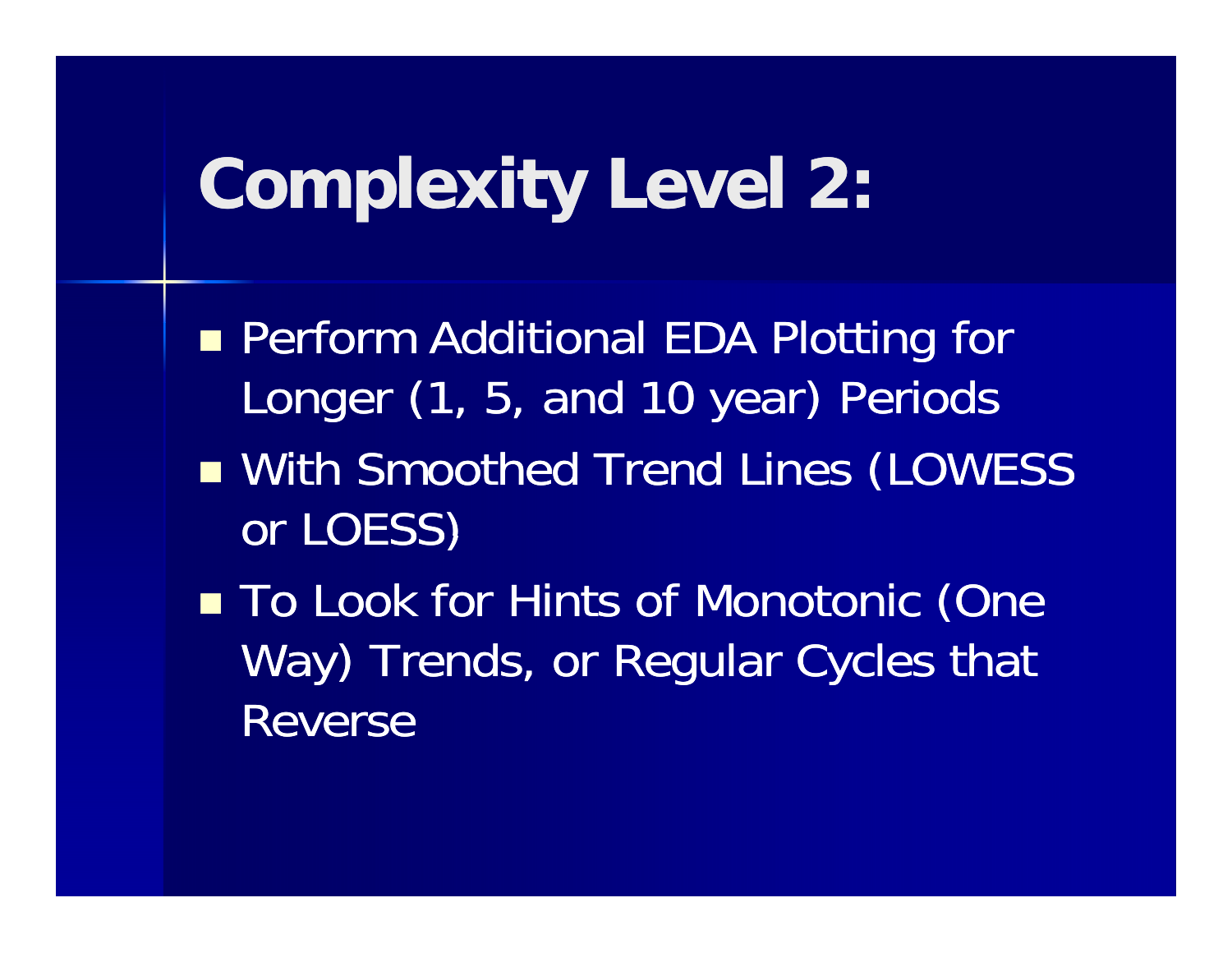# If the Hint is Monotonic

**Look For Long Term (10+ year)** Trends in Monthly or Seasonal **Medians Using** ■ Seasonal Kendall (SK) or ■ Seasonal Kendall Trend Test for Data with Serial Dependence **Within Seasons (SKSD)**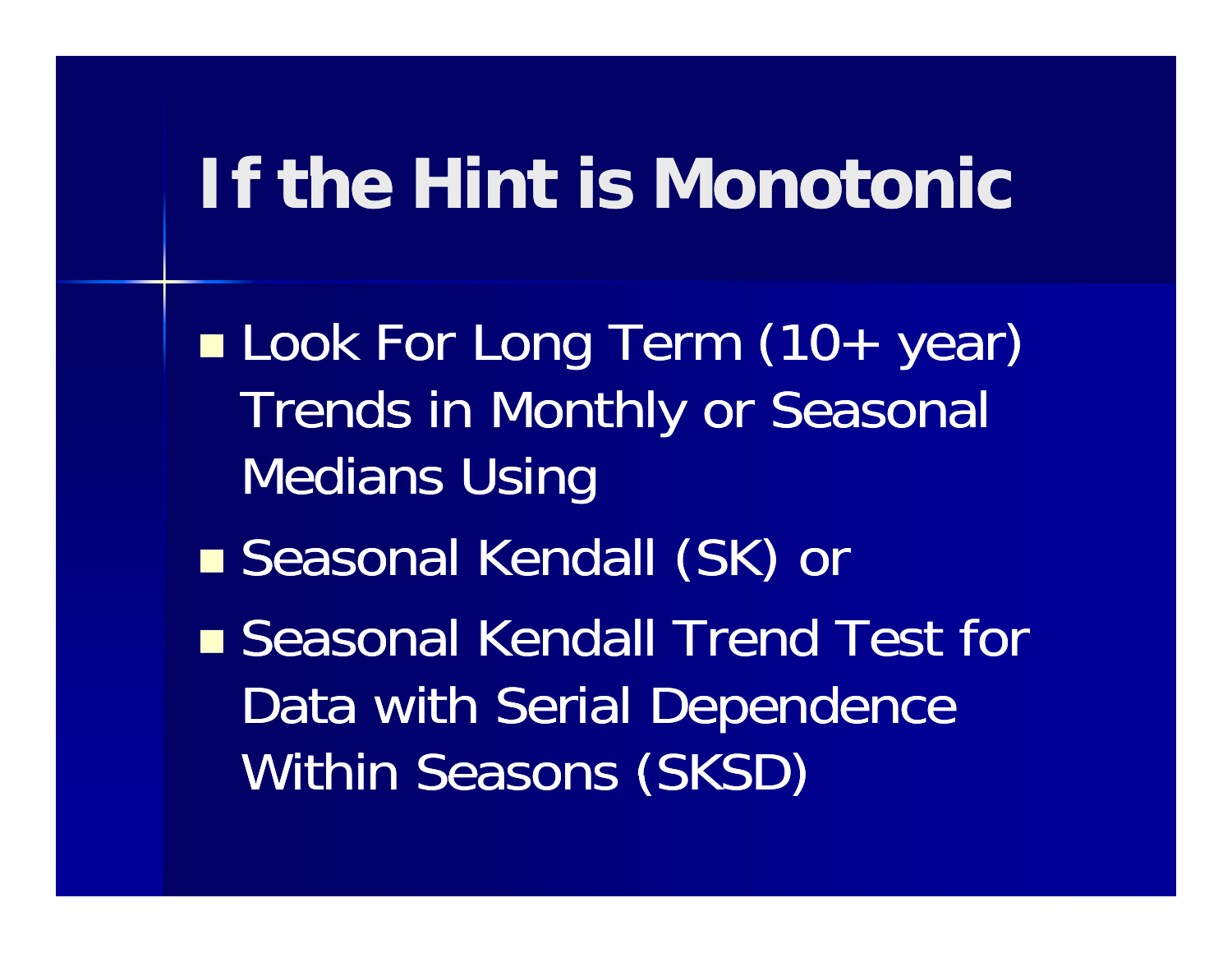# **If Plots Not Monotonic**

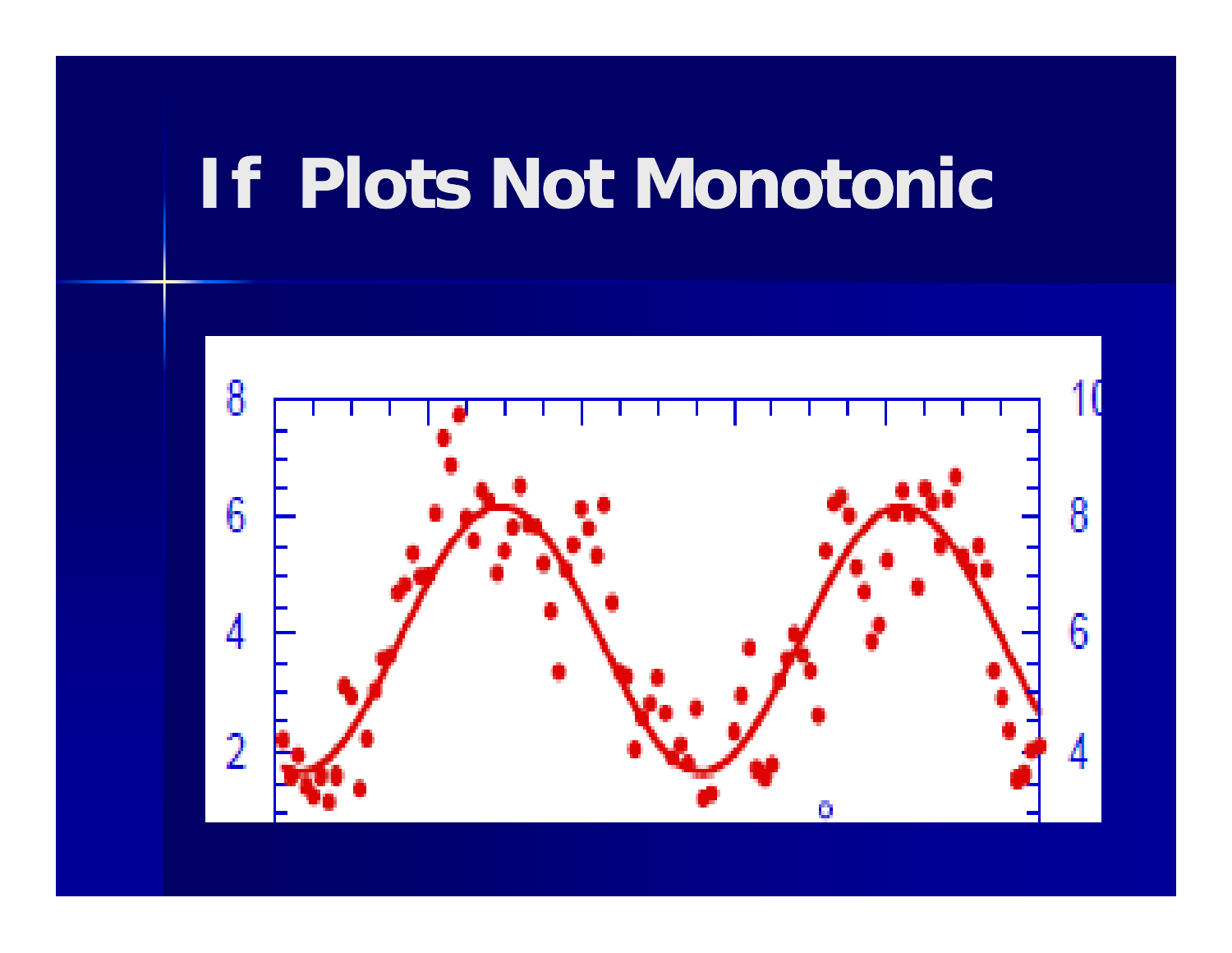### **Just Describe the Pattern Pattern**

- One Doesn't Always Need a Trend Test!
- A Resource Manager Needs to Know What the Pattern Is, Not Just Whether or Not a One-Way Trend Occurred
- Consider Getting Help to Do Quadratic Trend Test or other Complex Methods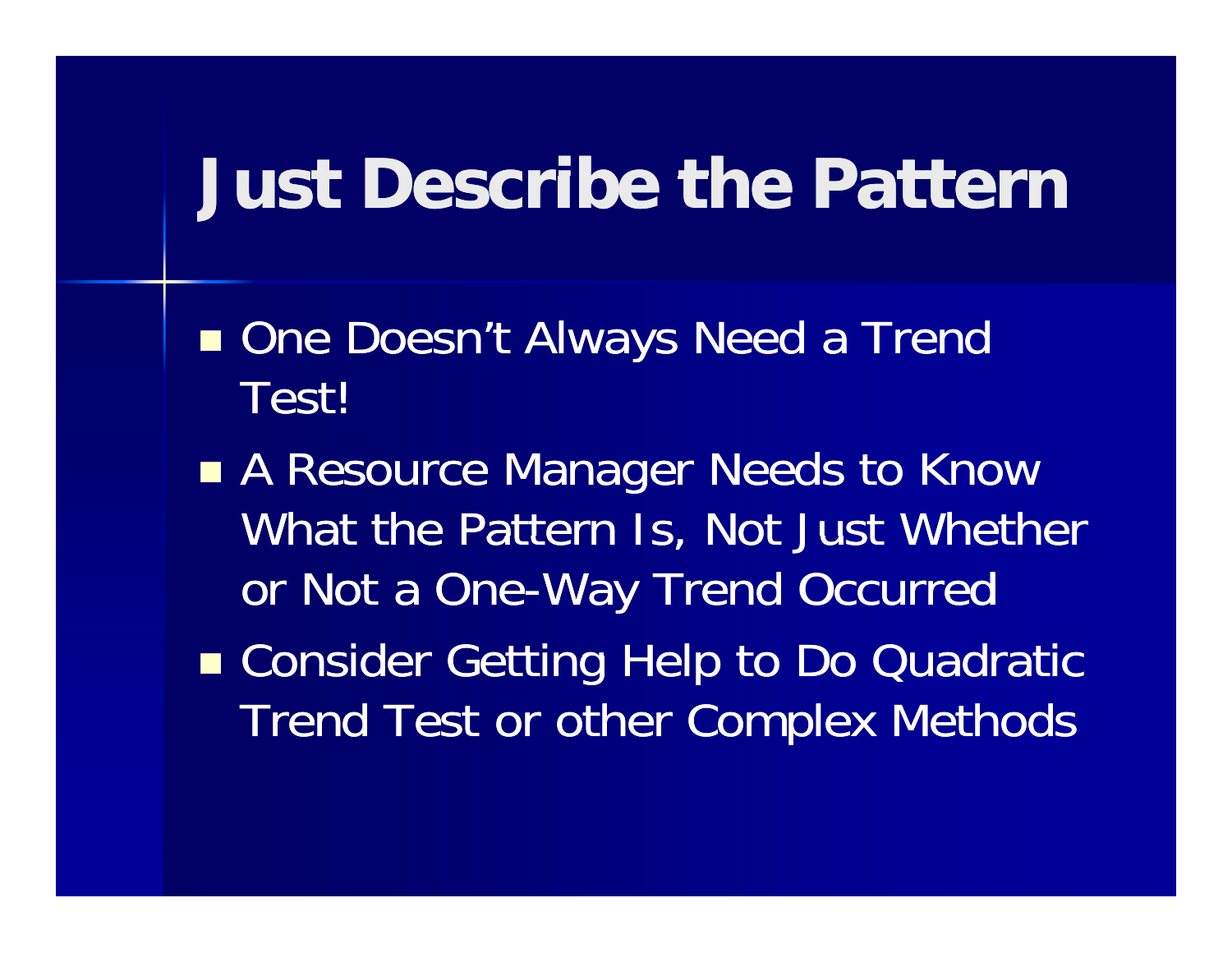**Complexity Level 3: Using Correlograms and Simple Tests to to Assess Serial Correlation** 

**To Answer the Question: Is** There Serial Correlation in My Data?

Construct a White Noise Correlo gram with Horizontal Confidence Intervals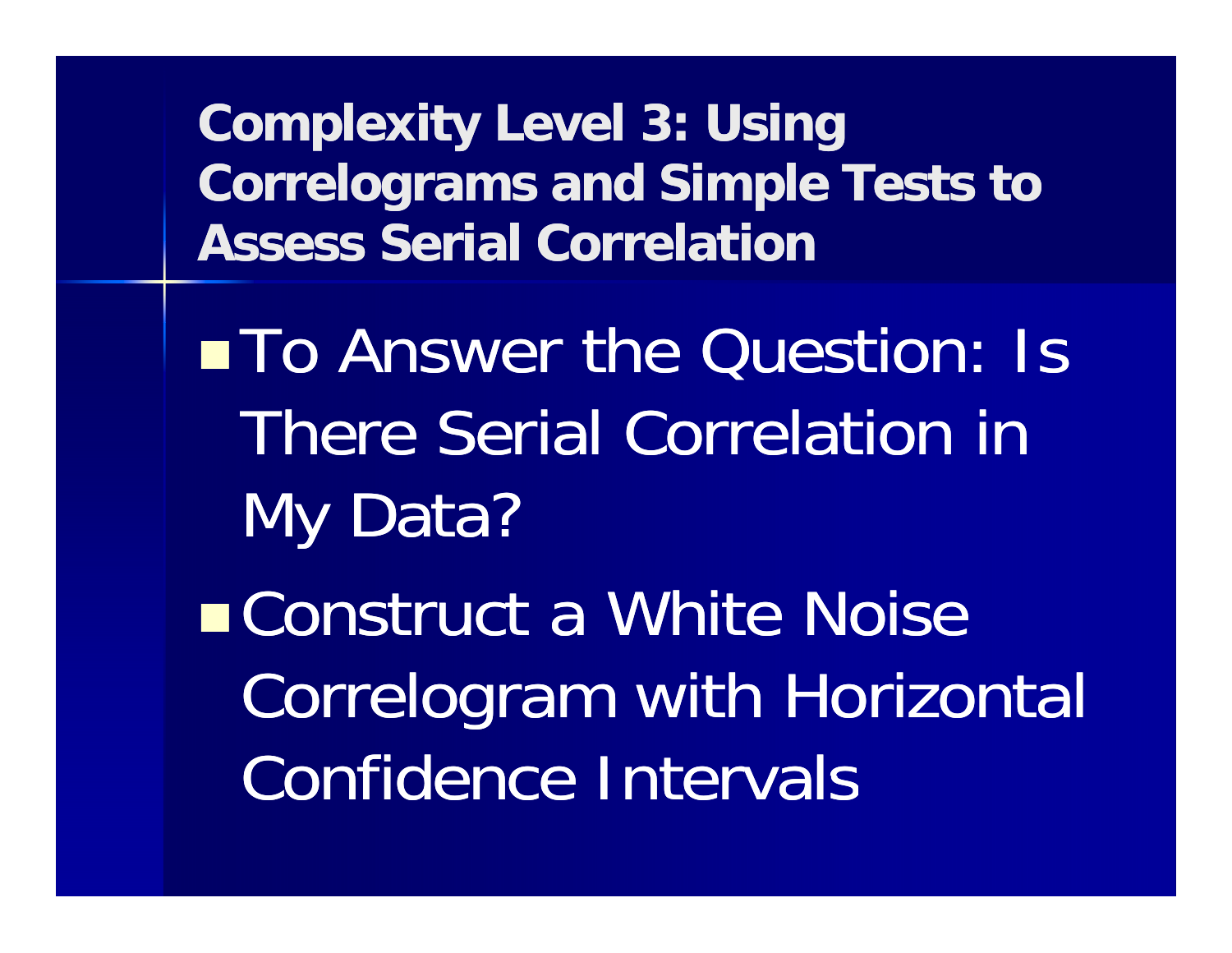#### **White Noise Vs Large Lag Standard Error Correlograms**

Only Difference is How the Confidence **Interval Lines are Drawn** 

- To Test for Absence of Serial Correlation (White Noise), CI =
- $\blacksquare$   $\pm$  2/Sqrt of n = Rough Approximation

Large Lag Standard Error = Longer **Equation, Answers Different Question**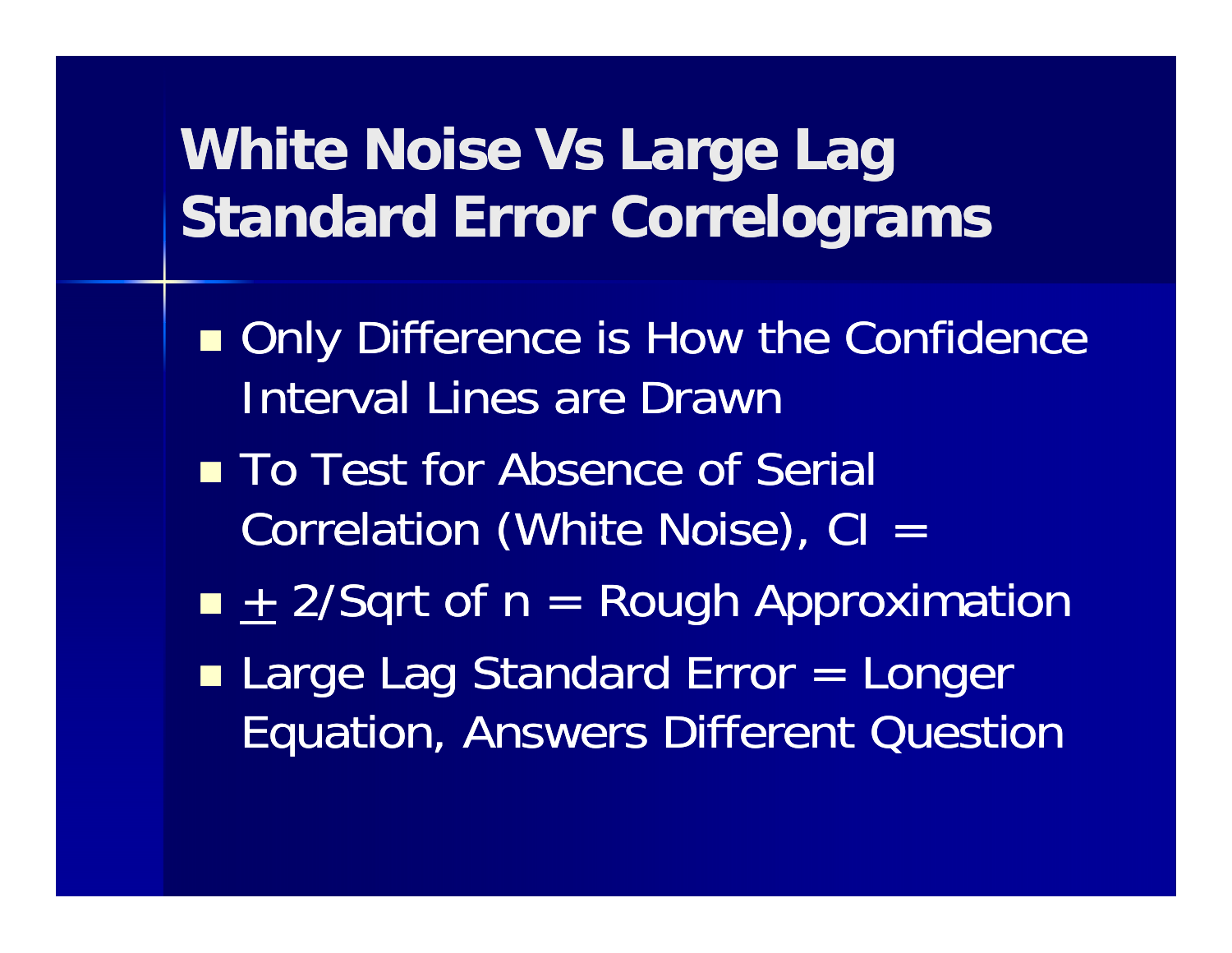#### **White Noise Vs Large Lag Standard** Error Correlograms, Courtesy D. Meko, **University of Arizona**

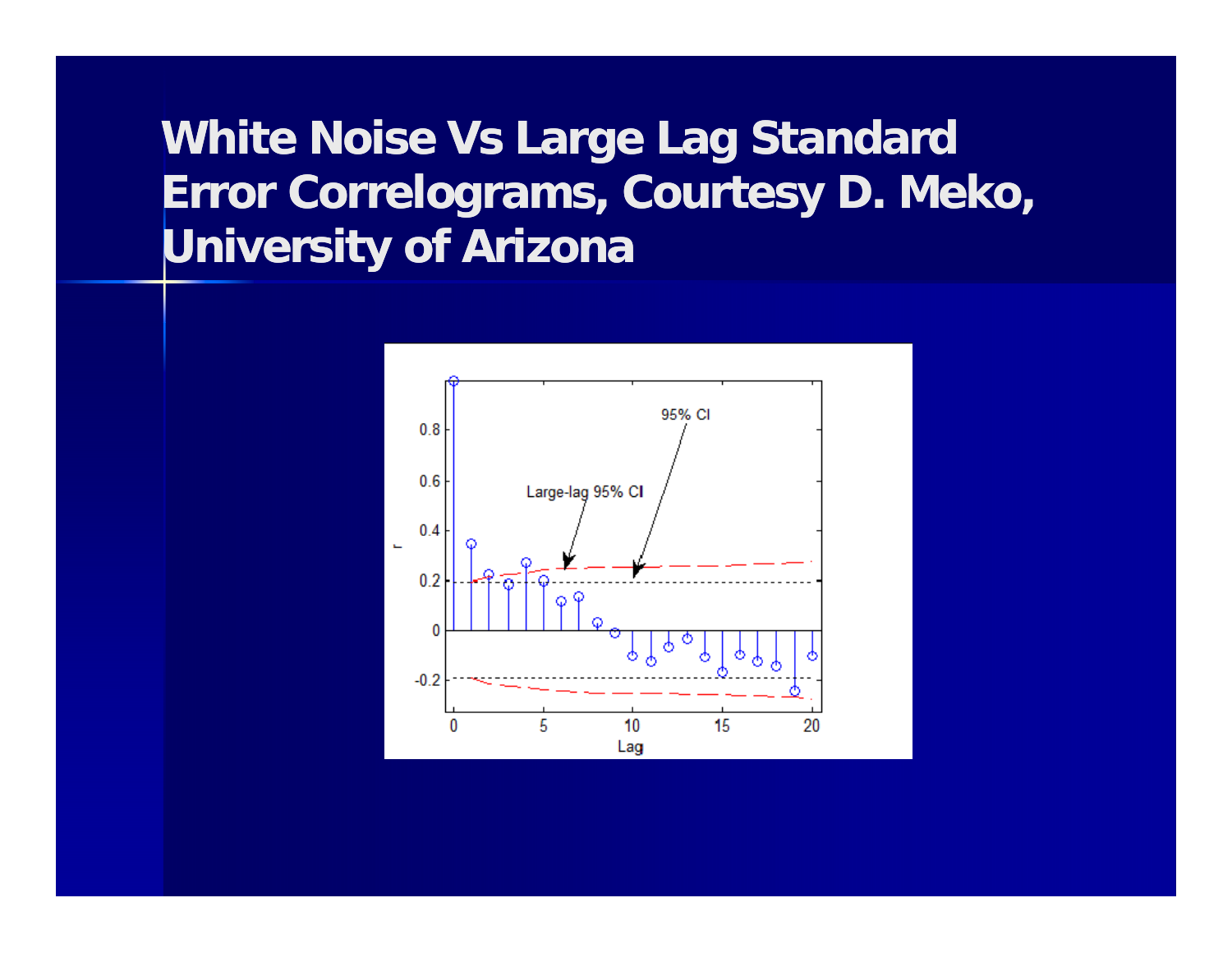#### **At What Lag Does the Serial Correlation Disappear?**

■ Construct a Large-Lag Standard Error Correlogram With an Expanding Confidence Interval

- **In Previous Slide, Lag 4 is the Last Lag** Extending Above the 95% CI Line
- **If We had Used Rough Approximation,** Less Correct Answer = Lag 5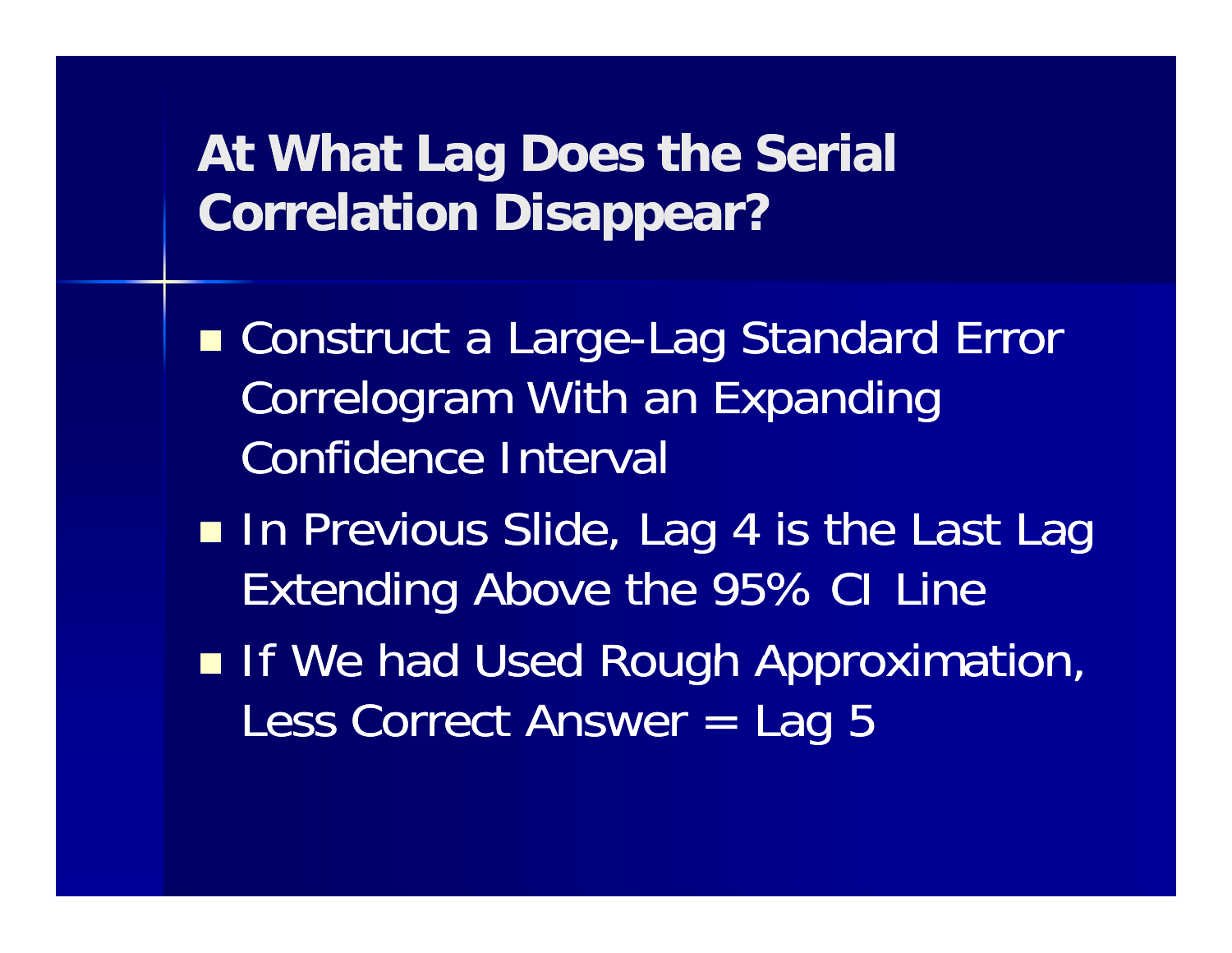#### **White Noise Vs Large Lag Standard Error Correlograms, Only** Difference = CI Line

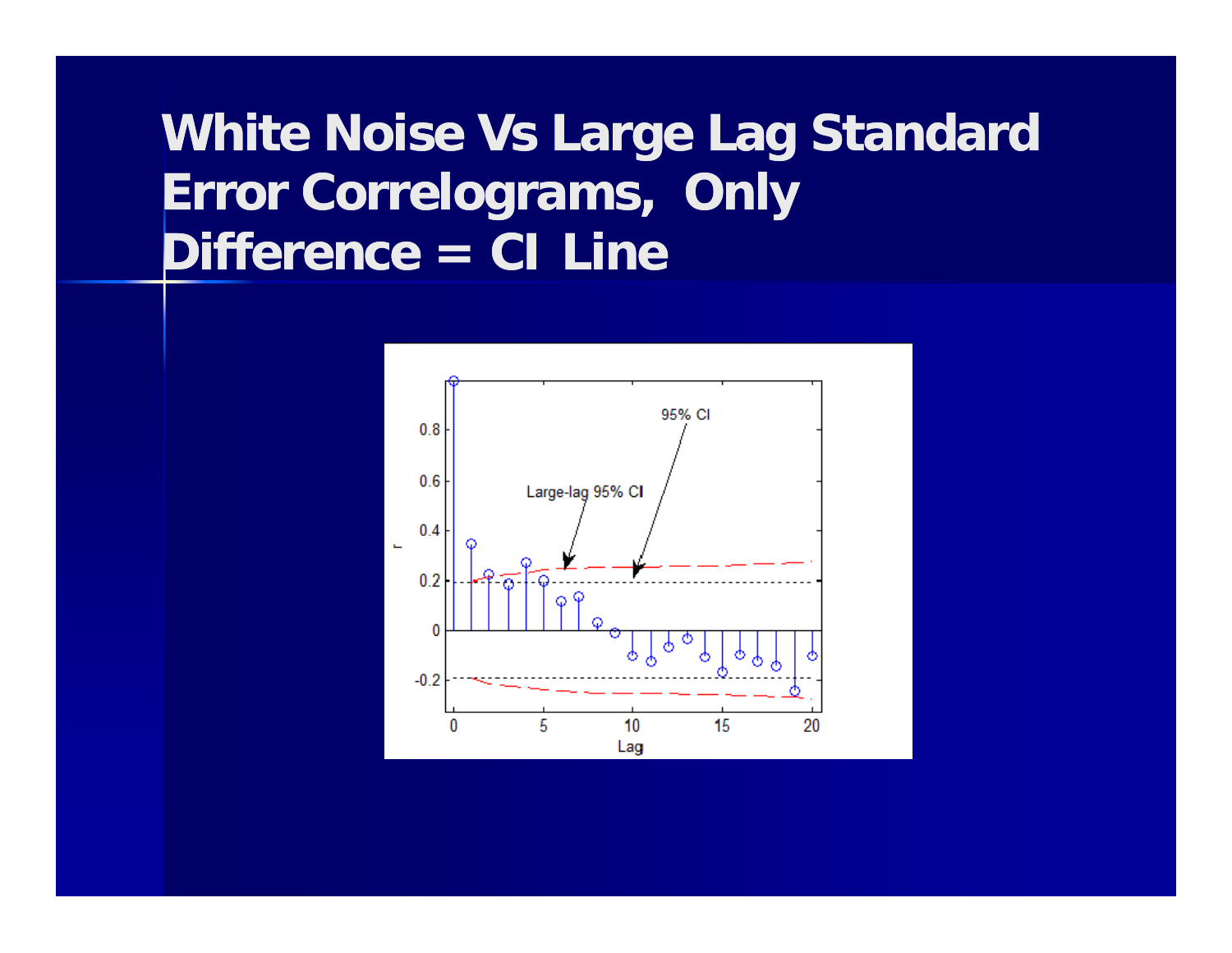# **Is it First-Order Serial Correlation Only?**



**Partial Autocorrelation**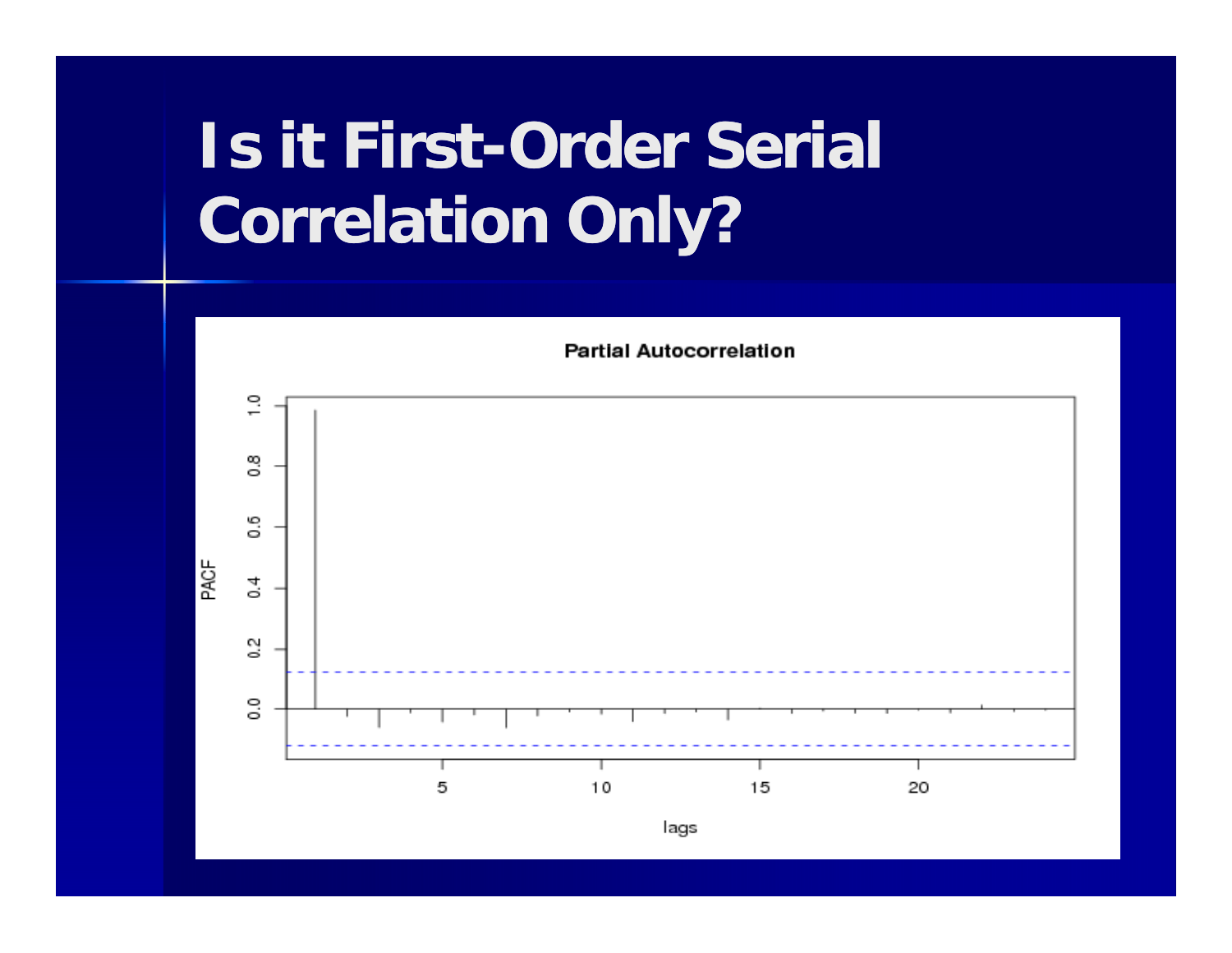# **Hint from This Line of Evidence:**

**First-Order Serial Correlation Possibly Fits an AR(1) Autoregressive** Model, However -------- -------- **In All Things Related to Serial** Correlation and Trends, Try to Look From More than One Angle & Scale **. Options Include the Following**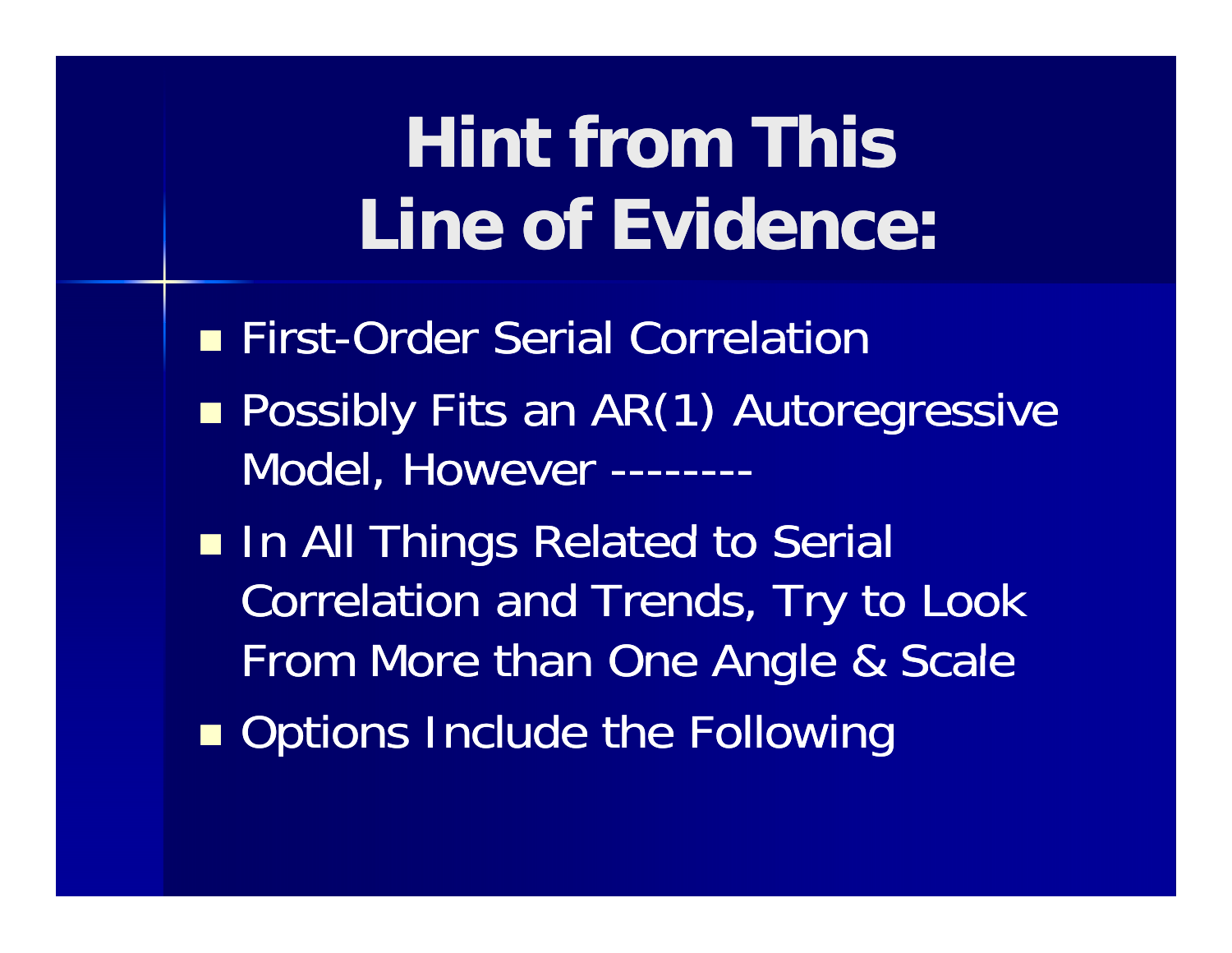# **Specialized Tests for First-Order Serial Correlation**

■ Durbin-Watson Test

- To Test for First-Order Serial Correlation
- Commonly Used In SAS and Matlab
- In R Software, One Can Use the dwtest function in the lmtest package Kendall Tau Test: 2<sup>nd</sup> Line of Evidence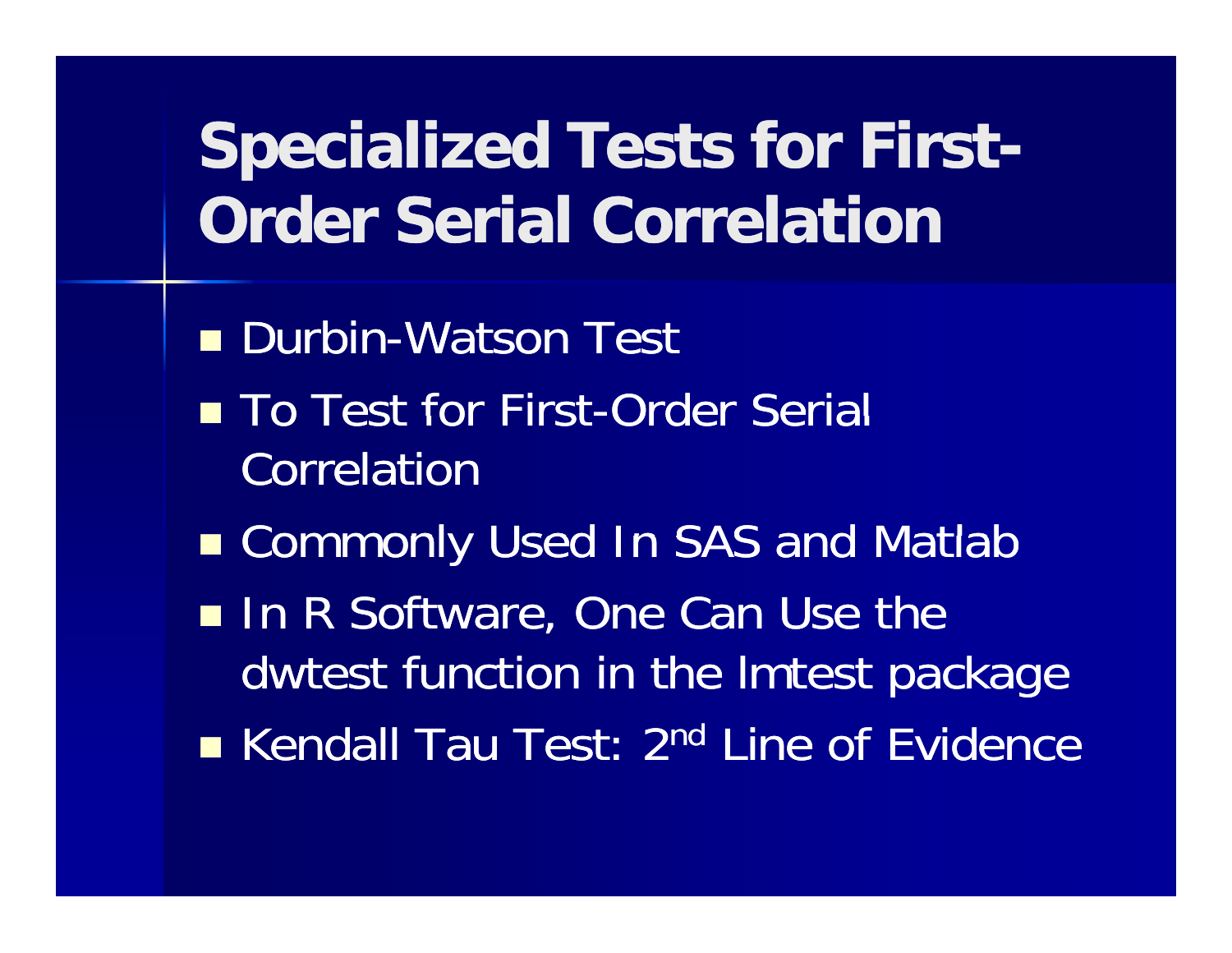## **Durbin-Watson Cautions**

**Example Sometimes Inconclusive** ■ Some Say Not to Use it With Lagged Dependent Variable **They Suggest Using bgtest command** in R instead to calculate Breusch-Godfrey test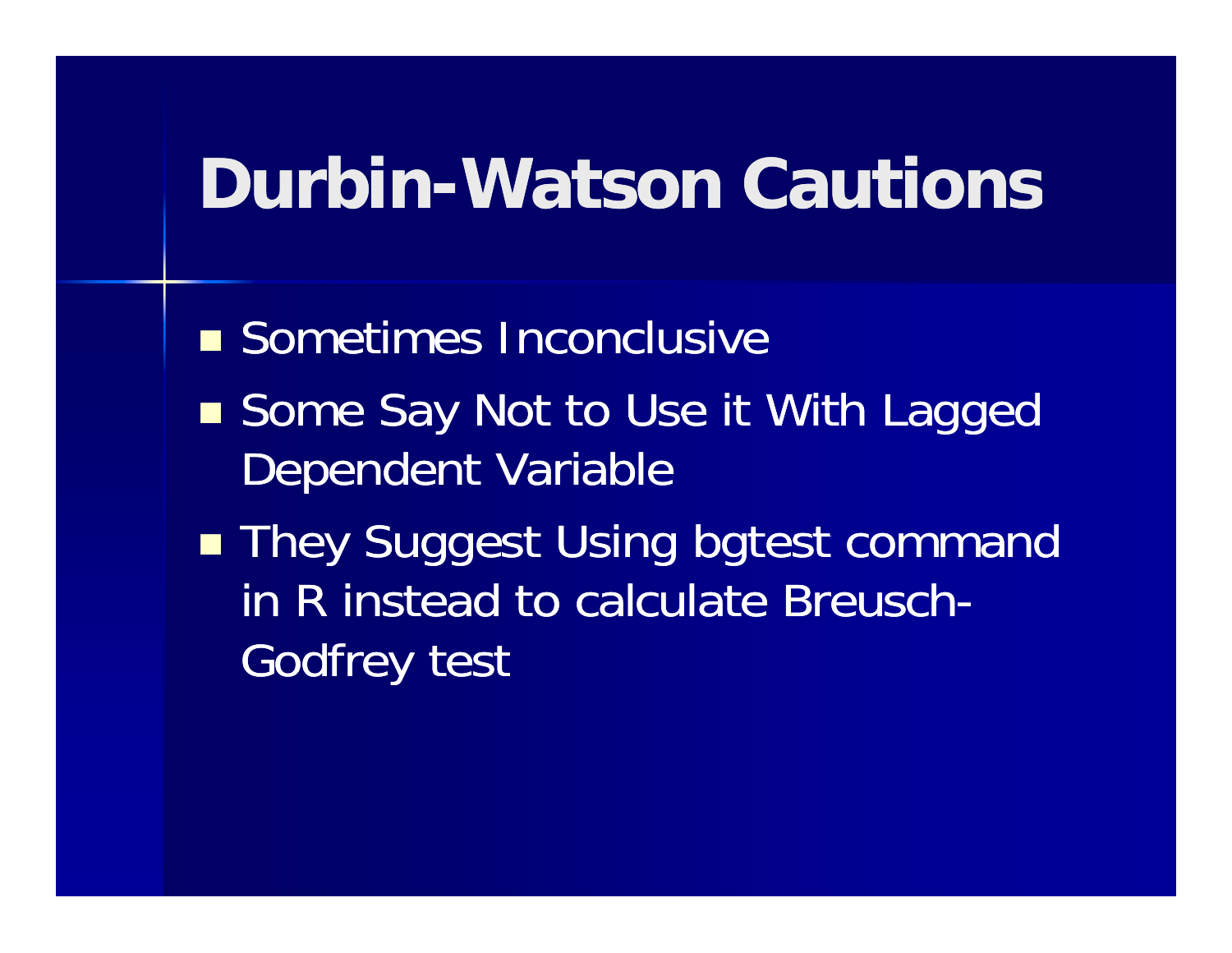# **Why Multiple Lines of Evidence?**

- Most of these methods are approximations only
- Durbin-Watson Has Three Possible **Outcomes**
- Reject, Fail to Reject, or the Test is Uncertain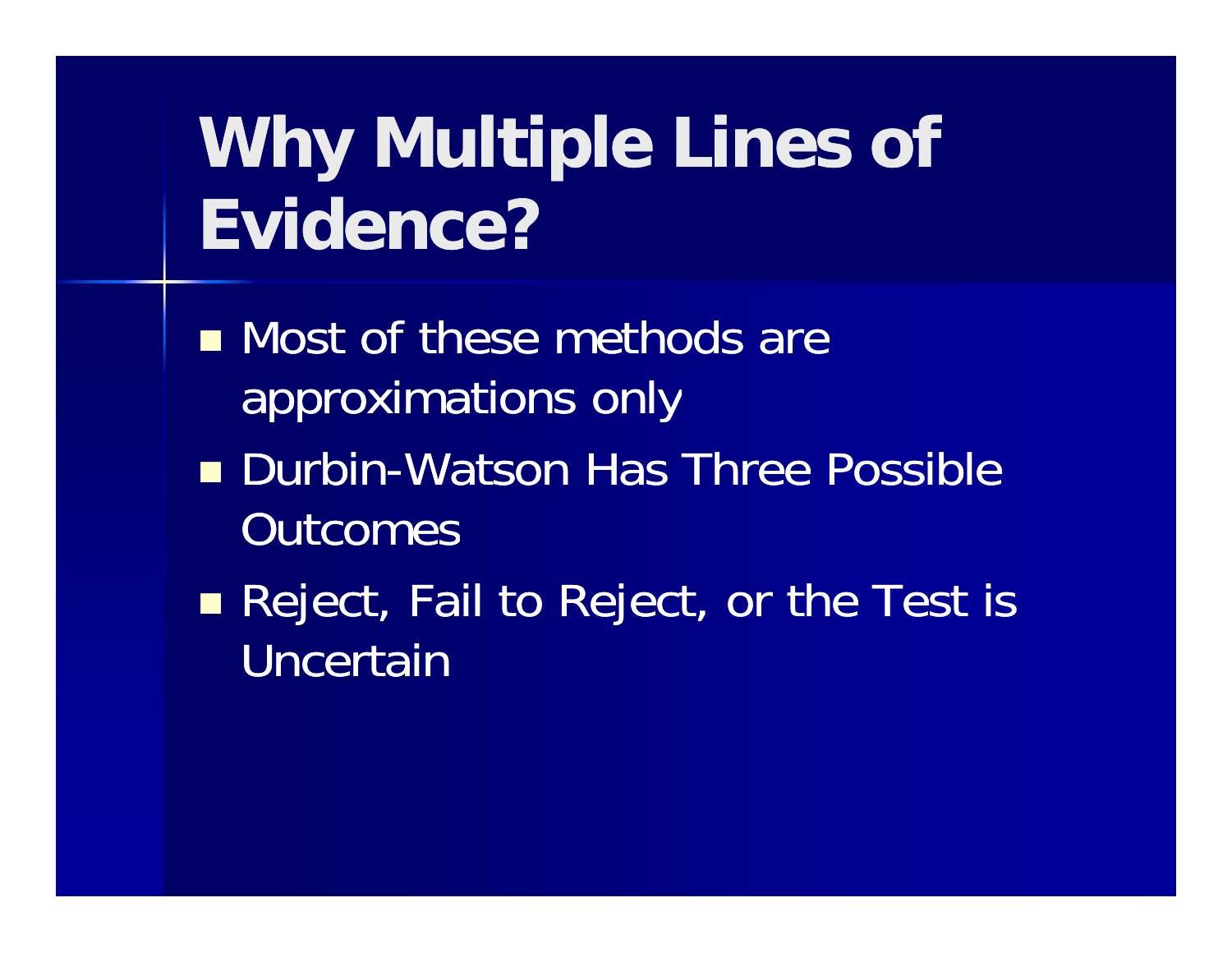# **Effective Sample Size**

**If the Partial Autocorrelation Coefficient Correlogram Suggests Only First Order Serial Correlation** 

**Use (Relatively) Simple Equations to Estimate Effective Sample Size and** Use that in Confidence Intervals and other Complex Statistics instead of N.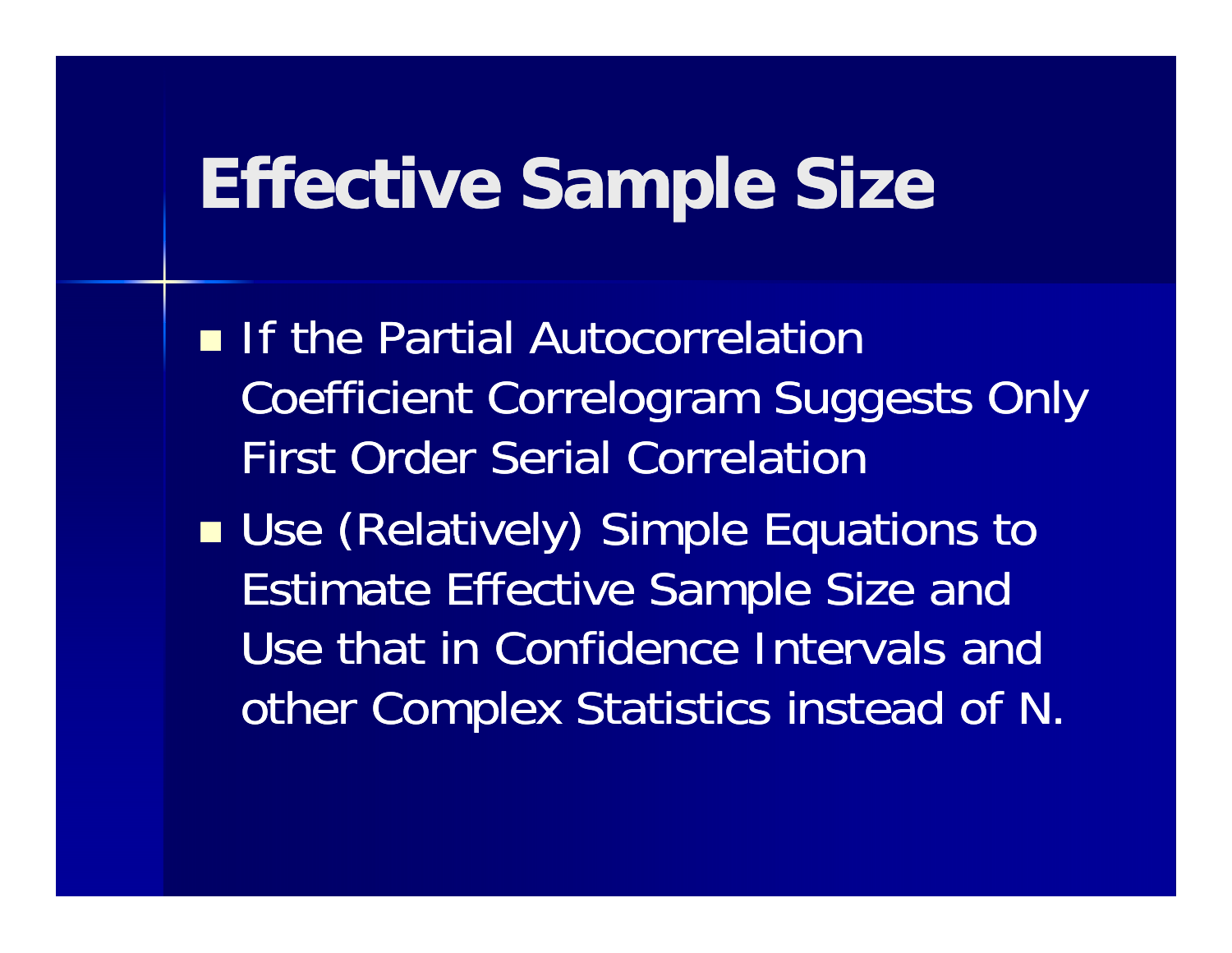# **Then Use the Serial Correlation Information**

- **To Guide Trend Analysis Decisions.** ■ Easy Options:
- **Use Information To Decide How Much** "Extra" Information To Discard AndThen Use Only Less Frequent Regular Data Points, Or Simplify The Data To Daily Medians, Or Seasonal Medians.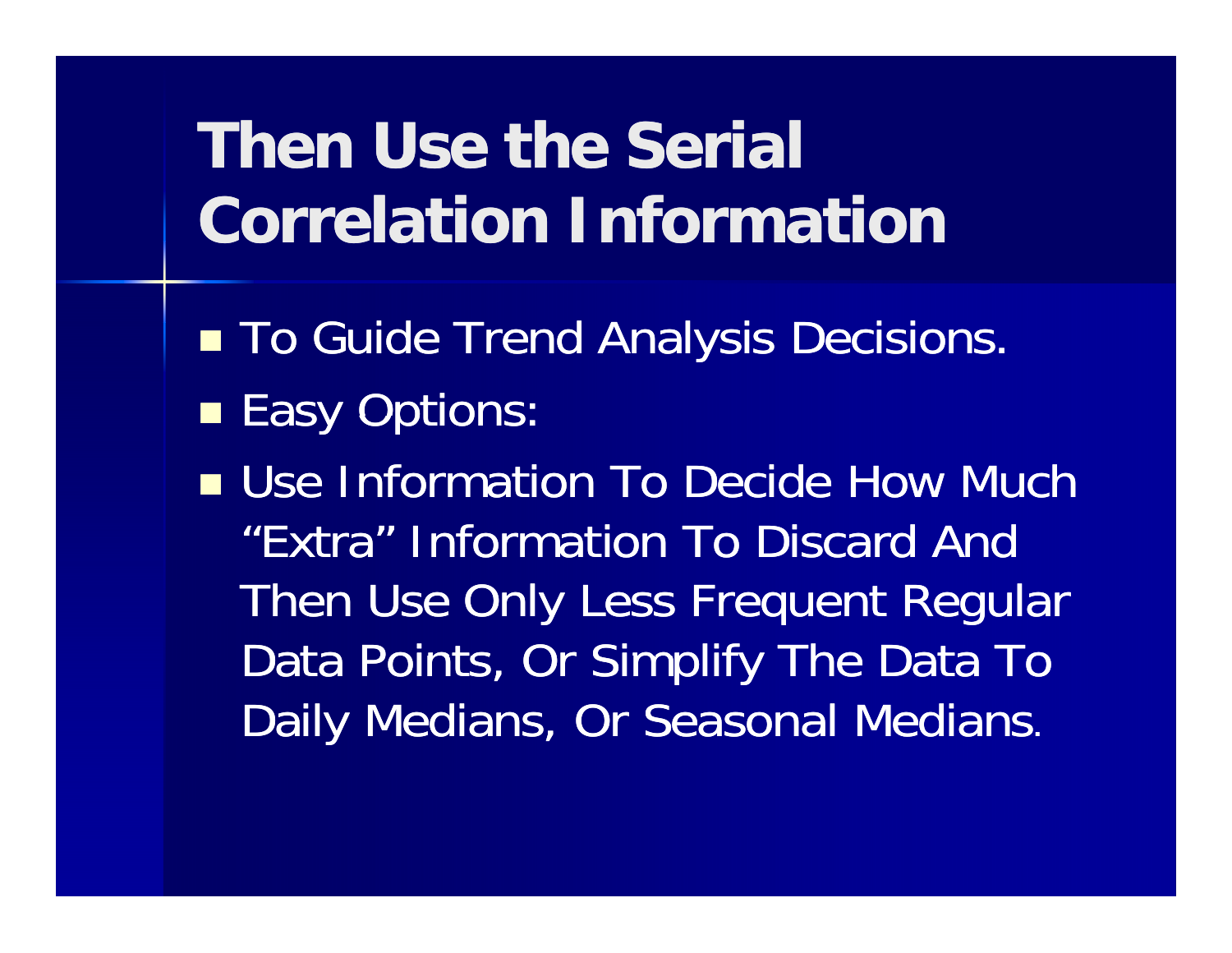# **More Complex Methods**

**Go To The Other Trend Sessions At** This Conference

■ Consider Seeking Statistical Help

- An Acronym Alphabet Soup Of Many, Many Complex Options.
- Try To Make Sure The Option Fits The Type Of Data And Questions You Have.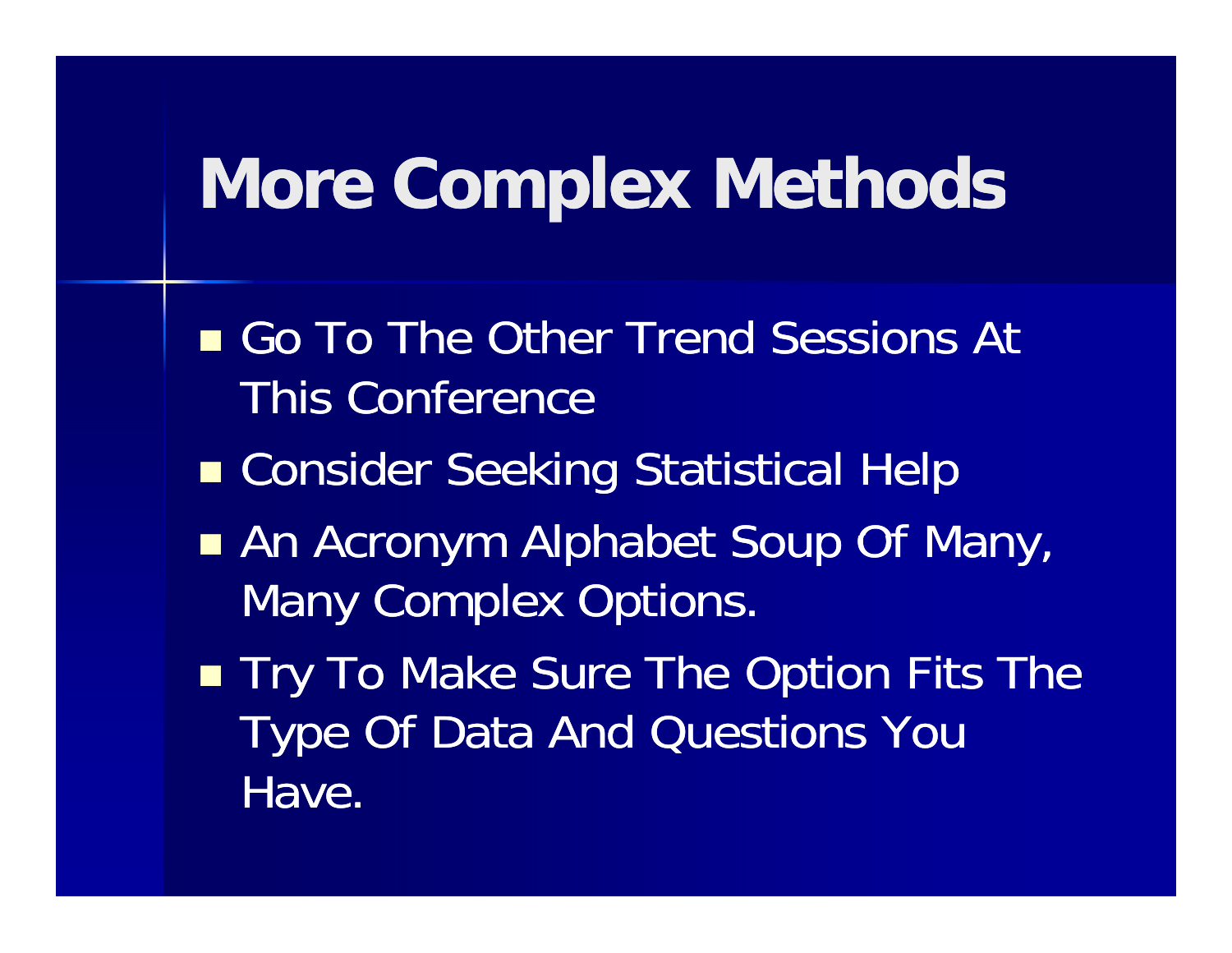# **Alphabet Soup of Complex Trend Methods**

 Acronyms Include: acronyms including (but not limited to) methods referred to as: GLE, GLIM, ARMA, ARIMA, CUSUM, GLS, GAM, GLM, MA, MLM, ANOVA, ANOSIM, PerMANOVA &

**Trend Methods for Data with** NonDetects: MLE/TOBIT, & ATS **Beginners: Ask for Expert Help**